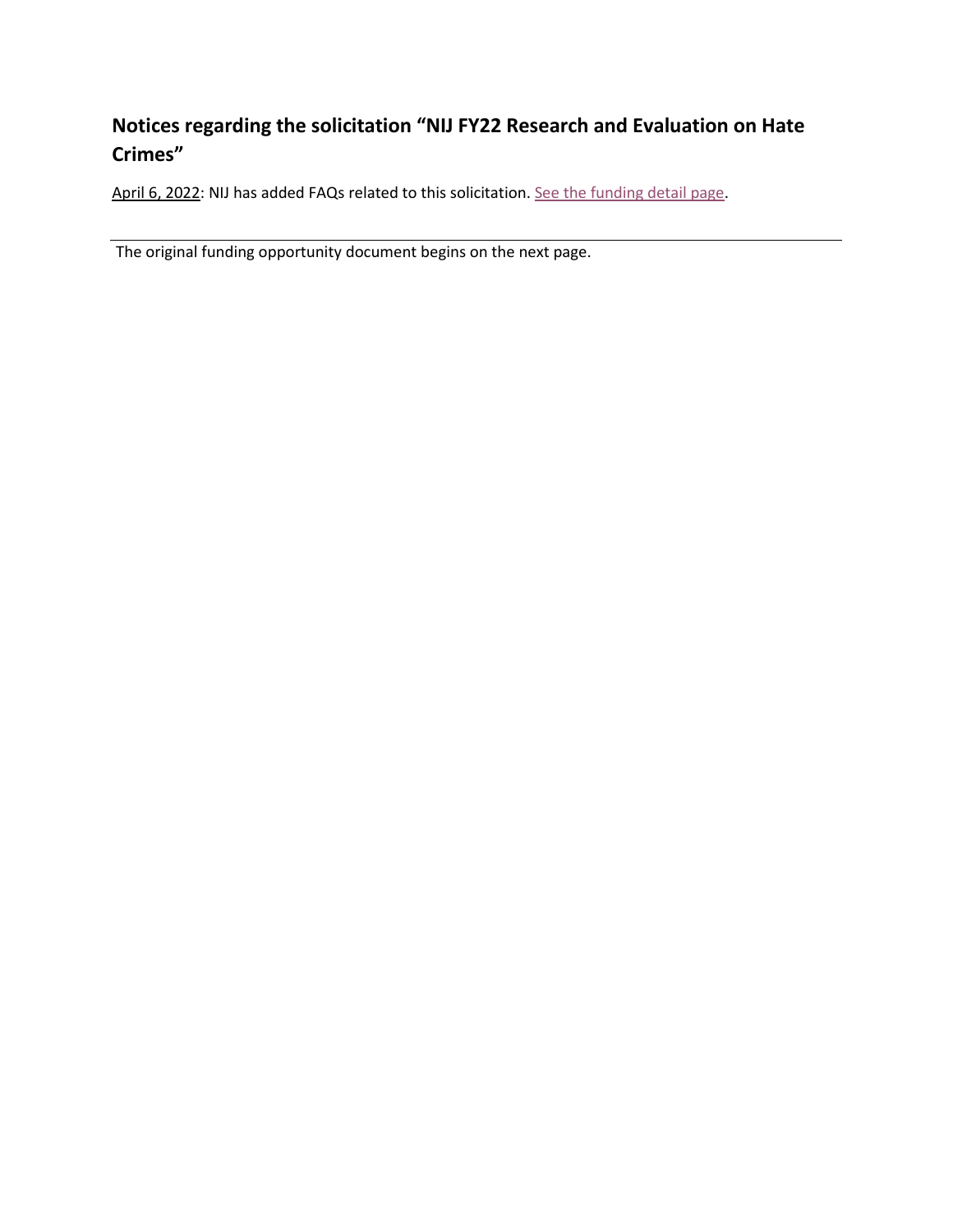OMB No. 1121-0329 Approval Expires 12/31/2023

U.S. Department of Justice Office of Justice Programs National Institute of Justice



## **NIJ FY22 Research and Evaluation on Hate Crimes**

| <b>Assistance Listing Number #</b>      | 16.560                  |
|-----------------------------------------|-------------------------|
| <b>Grants.gov Opportunity Number:</b>   | O-NIJ-2022-171191       |
| <b>Solicitation Release Date:</b>       | March 08, 2022 2:30 PM  |
| <b>Version:</b>                         | 3                       |
| <b>Grants.gov Deadline:</b>             | April 25, 2022 11:59 PM |
| <b>Application JustGrants Deadline:</b> | May 09, 2022 8:30 PM    |

## **Overview**

The [U.S. Department of Justice](https://www.usdoj.gov/) (DOJ), [Office of Justice Programs](https://www.ojp.usdoj.gov/) (OJP), [National Institute of Justice,](https://nij.ojp.gov/) seeks applications for funding to support rigorous research and evaluation projects that inform efforts to prevent and combat hate crimes and their effects. This program furthers the DOJ's mission by supporting the development of new knowledge and tools to address the challenges of crime and justice in the United States.

This solicitation incorporates the [OJP Grant Application Resource Guide](https://www.ojp.gov/funding/Apply/Resources/Grant-App-Resource-Guide.htm) by reference. The OJP Grant Application Resource Guide provides guidance to applicants for the preparation and submission to OJP of applications for funding. **If this solicitation expressly modifies any provision in the OJP Grant Application Resource Guide, the applicant is to follow the guidelines in this solicitation as to that provision.** 

## **Solicitation Categories**

This solicitation does not include Solicitation Categories.

## **Eligible Applicants:**

City or township governments, County governments, For profit organizations other than small businesses, Independent school districts, Native American tribal governments (Federally recognized), Native American tribal organizations (other than Federally recognized tribal governments), Nonprofits having a 501(c)(3) status with the IRS, other than institutions of higher education, Nonprofits that do not have a 501(c)(3) status with the IRS, other than institutions of higher education, Private institutions of higher education, Public and State controlled institutions of higher education, Public housing authorities/Indian housing authorities, Small businesses, Special district governments, State governments, Other

## **Other**

For purposes of this solicitation, "state" means any state of the United States, the District of Columbia, the Commonwealth of Puerto Rico, the Virgin Islands, Guam, American Samoa, and the Commonwealth of the Northern Mariana Islands.

To advance Executive Order 13929 Safe Policing for Safe Communities, the Attorney General determined that all state, local, and university or college law enforcement agencies must be certified by an approved independent credentialing body or have started the certification process, to be eligible for FY 2022 DOJ discretionary grant funding. To become certified, the law enforcement agency must meet two mandatory conditions: (1) the agency's use-of-force policies adhere to all applicable federal, state, and local laws and (2) the agency's use-of-force policies prohibit chokeholds except in situations where use of deadly force is allowed by law. The certification requirement also applies to law enforcement agencies receiving DOJ discretionary grant funding through a subaward. For detailed information on this certification requirement, please visit [https://cops.usdoj.gov/SafePolicingEO](https://cops.usdoj.gov/SafePolicingEO%20) to access the Standards for Certification on Safe Policing for Safe Communities, the Implementation Fact Sheet, and the List of Designated Independent Credentialing Bodies.

> Page 1 of 21 O-NIJ-2022-171191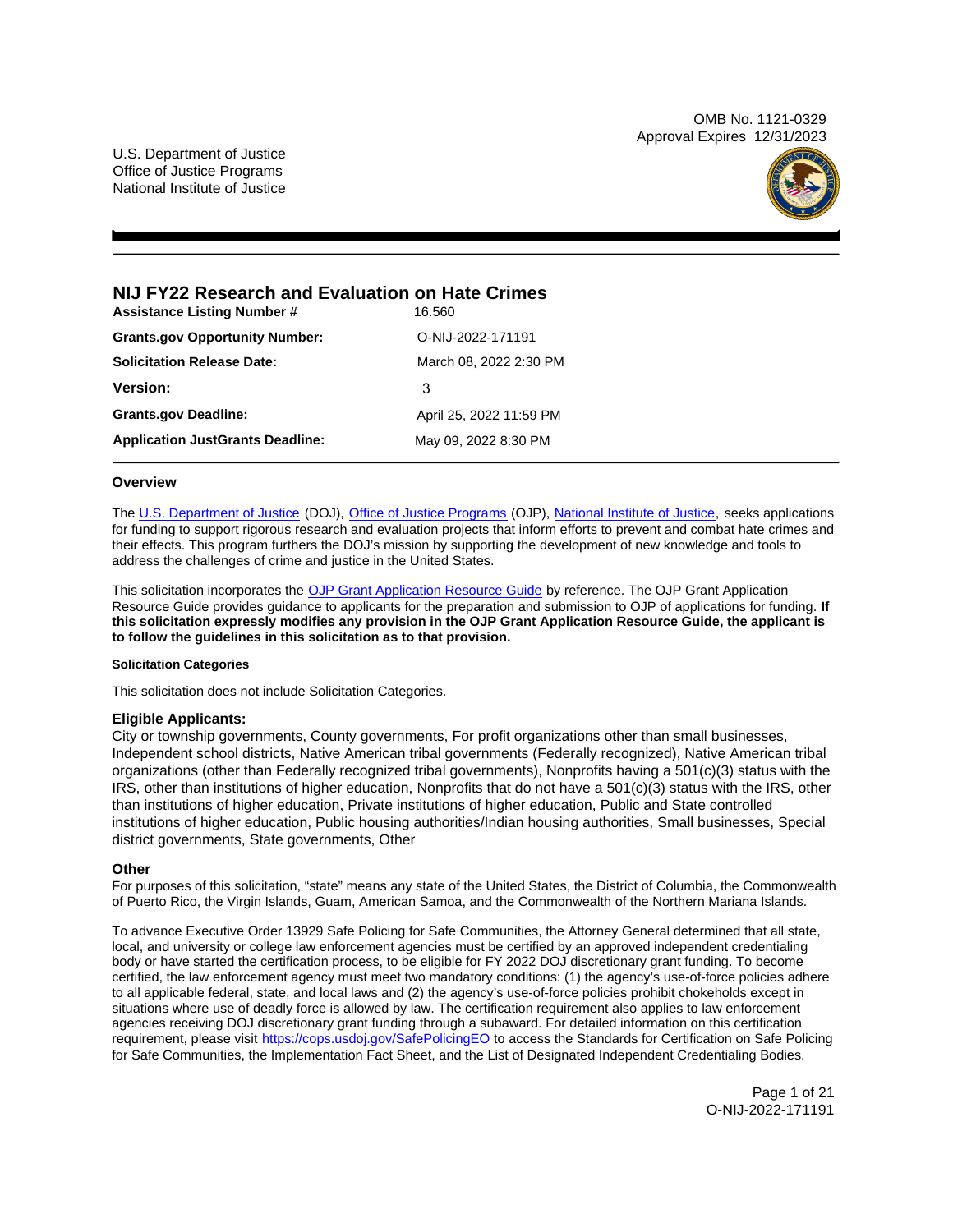<span id="page-2-0"></span>Foreign governments, foreign organizations, and foreign colleges and universities are not eligible to apply. Federal agencies are eligible to apply. (Any award made to a federal agency will be made as an inter-agency reimbursable agreement.)

All recipients and subrecipients (including any for-profit organization) must forgo any profit or management fee.

NIJ will consider applications under which two or more entities would carry out the federal award; however, only one entity may be the applicant. Any others must be proposed as subrecipients (subgrantees). For additional information on subawards, see the [OJP Grant Application Resource Guide.](https://www.ojp.gov/funding/Apply/Resources/Grant-App-Resource-Guide.htm)

NIJ may elect to fund applications submitted under this FY 2022 solicitation in future fiscal years, dependent on, among other considerations, the merit of the applications and the availability of appropriations.

## **Contact Information**

For technical assistance with submitting the Application for Federal Assistance standard form (SF)**-**424 and a Disclosure of Lobbying Activities form (SF-LLL) in [Grants.gov](https://Grants.gov), contact the [Grants.gov](https://Grants.gov) Customer Support Hotline at 800-518-4726, 606-545-5035, [Grants.gov Customer Support,](https://www.grants.gov/web/grants/support.html) or [support@grants.gov.](mailto:support@grants.gov) The [Grants.gov](https://Grants.gov) Support Hotline operates 24 hours a day, 7 days a week, except on federal holidays.

For technical assistance with submitting the full application in DOJ's Justice Grants System (JustGrants), contact the JustGrants Service Desk at 833-872-5175 or [JustGrants.Support@usdoj.gov.](mailto:JustGrants.Support@usdoj.gov) The JustGrants Service Desk operates 5 a.m. to 9 p.m. eastern time Monday-Friday and 9 a.m. to 5 p.m. Saturday, Sunday, and Federal holidays.

For assistance with any other requirements of this solicitation, contact the OJP Response Center by telephone at 800-851- 3420 or TTY: 301-240-6310 (hearing impaired only), or by email at [grants@ncjrs.gov.](mailto:grants@ncjrs.gov) The OJP Response Center hours of operation are 10:00 a.m. to 6:00 p.m., eastern time Monday–Friday, and 10:00 a.m. to 8:00 p.m. on the solicitation closing date.

## **Submission Information**

Applications will be submitted to DOJ in two steps:

**Step 1:** Applicants must submit by the [Grants.gov](https://Grants.gov) deadline the required Application for Federal Assistance standard form (SF)-424 and a Disclosure of Lobbying Activities (SF-LLL) form when they register in [Grants.gov](https://Grants.gov) at [https://www.grants.gov/web/grants/register.html.](https://www.grants.gov/web/grants/register.html) To register in [Grants.gov,](https://Grants.gov) applicants will need to obtain a Data Universal Numbering System (DUNS) and System for Award Management (SAM) registration or renewal.

Beginning April 4, 2022, the Federal government will cease using the Data Universal Numbering System (DUNS) number to uniquely identify entities. At that point, entities doing business with the Federal government will use a Unique Entity Identifier (UEI) created in SAM.gov. If your entity is currently registered in SAM.gov, your UEI has already been assigned and is viewable in SAM.gov. This includes inactive registrations. For additional information, see the [Unique Entity Identifier](https://www.gsa.gov/about-us/organization/federal-acquisition-service/office-of-systems-management/integrated-award-environment-iae/iae-systems-information-kit/unique-entity-identifier-update)  [Update](https://www.gsa.gov/about-us/organization/federal-acquisition-service/office-of-systems-management/integrated-award-environment-iae/iae-systems-information-kit/unique-entity-identifier-update) and the [OJP Grant Application Resource Guide.](https://www.ojp.gov/funding/apply/ojp-grant-application-resource-guide#unique-entity)

**Step 2:** Applicants must then submit the **full application,** including attachments, in JustGrants at [JustGrants.usdoj.gov.](https://justicegrants.usdoj.gov/) To be considered timely, the full application must be submitted in JustGrants by the JustGrants application deadline. OJP encourages applicants to review the "How to Apply" section in the [OJP Grant Application Resource Guide](https://www.ojp.gov/funding/apply/ojp-grant-application-resource-guide#apply) and the [JustGrants website](https://justicegrants.usdoj.gov/news) for more information, resources, and training.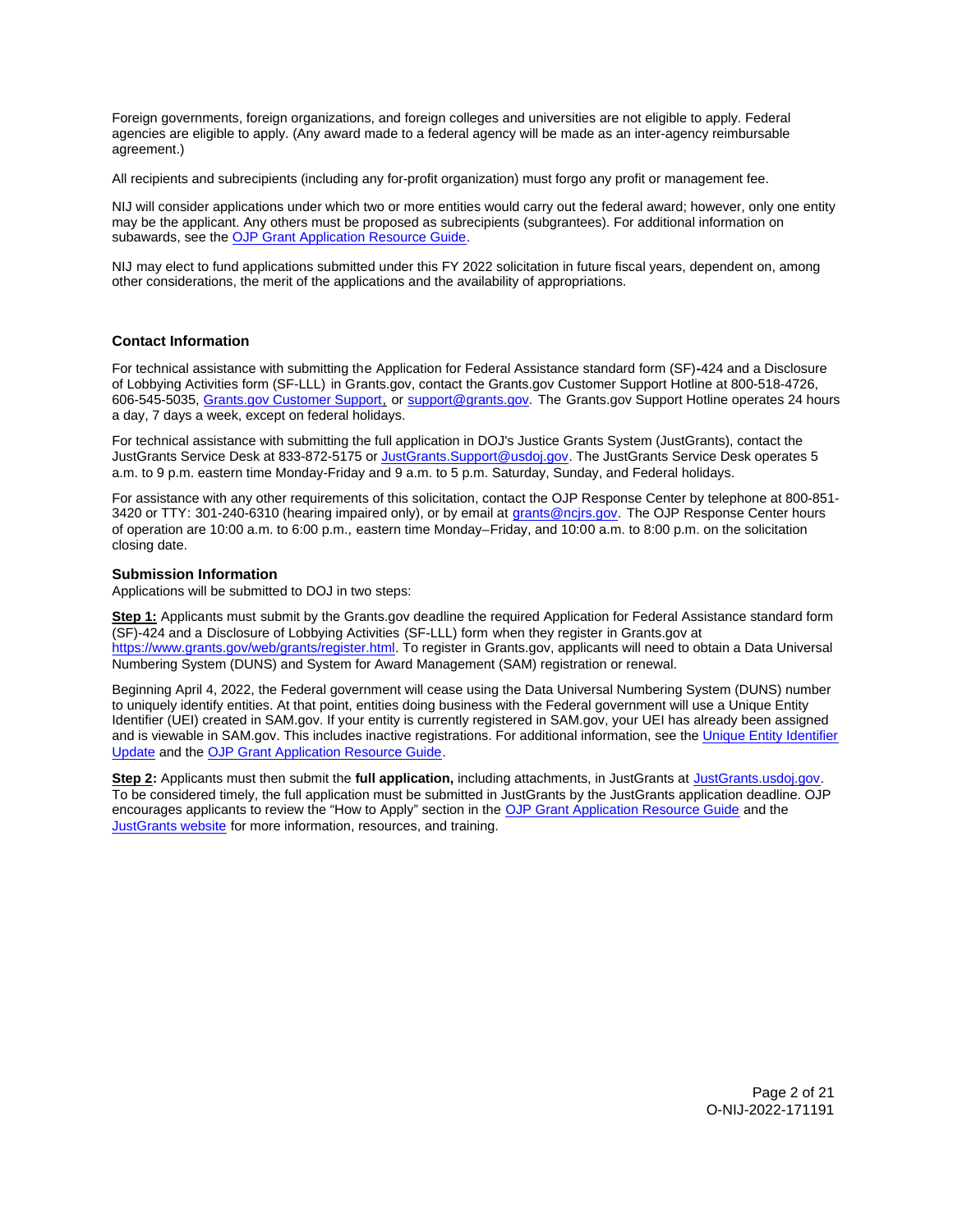# **Contents**

| Contact Information                                                                     | $\overline{2}$   |
|-----------------------------------------------------------------------------------------|------------------|
| <b>Program Description</b>                                                              | $5\phantom{.0}$  |
| Overview                                                                                | 5                |
| <b>Statutory Authority</b>                                                              | $\mathbf 5$      |
| Specific Information                                                                    | $\mathbf 5$      |
| Goals, Objectives, Deliverables, and Timeline                                           | $\overline{7}$   |
| <b>Priority Areas</b>                                                                   | $\overline{7}$   |
| <b>Federal Award Information</b>                                                        | 8                |
| Awards, Amounts and Durations                                                           | 8                |
| <b>Continuation Funding Intent</b>                                                      | 8                |
| Availability of Funds                                                                   | 8                |
| <b>Types of Awards</b>                                                                  | 9                |
| Financial Management and System of Internal Controls                                    | 9                |
| <b>Budget Information</b>                                                               | 9                |
| Cost Sharing or Matching Requirement                                                    | 9                |
| Pre-agreement Costs (also known as Pre-award Costs)                                     | 9                |
| Limitation on Use of Award Funds for Employee Compensation: Waiver                      | $\boldsymbol{9}$ |
| Prior Approval, Planning, and Reporting of Conference/Meeting/Training Costs            | $\boldsymbol{9}$ |
| Costs Associated with Language Assistance (if applicable)                               | $\boldsymbol{9}$ |
| Anticipated Number of Awards                                                            | 10               |
| Maximum Dollar Amount for each Award                                                    | 10               |
| Period of Performance Duration                                                          | 10               |
| <b>Eligibility Information</b>                                                          | 10               |
| Application and Submission Information                                                  | 10               |
| <b>Content of Application Submission</b>                                                | 10               |
| Information to Complete the Application for Federal Assistance (SF-424)                 | 10               |
| Standard Applicant Information (JustGrants 424 and General Agency Information)          | 10               |
| Proposal Abstract                                                                       | 10               |
| <b>Proposal Narrative</b>                                                               | 11               |
| Goals, Objectives, Deliverables, and Timeline                                           | 12               |
| <b>Budget and Associated Documentation</b>                                              | 12               |
| Budget Worksheet and Budget Narrative (Web-based Form)                                  | 12               |
| Indirect Cost Rate Agreement (if applicable)                                            | 13               |
| Financial Management Questionnaire (including applicant disclosure of high-risk status) | 13               |
| Disclosure of Process Related to Executive Compensation                                 | 13               |
| <b>Additional Application Components</b>                                                | 13               |
| Curriculum Vitae or Resumes                                                             | 13               |
| <b>Tribal Authorizing Resolution</b>                                                    | 13               |
| <b>Timeline Form</b>                                                                    | 13               |
| Letters of Support                                                                      | 13               |
| Research and Evaluation Independence and Integrity Statement                            | 14               |
| Bibliography/reference                                                                  | 14               |
| Any tools/instruments, questionnaires, tables/chart/graphs, or maps                     | 14               |
| List of Individuals in the Application                                                  | 14               |
| Human Subjects Protection                                                               | 14               |
| <b>Privacy Certificate</b>                                                              | 14               |
| Request to Use Incentives or Stipends                                                   | 14               |
|                                                                                         |                  |

Page 3 of 21 O-NIJ-2022-171191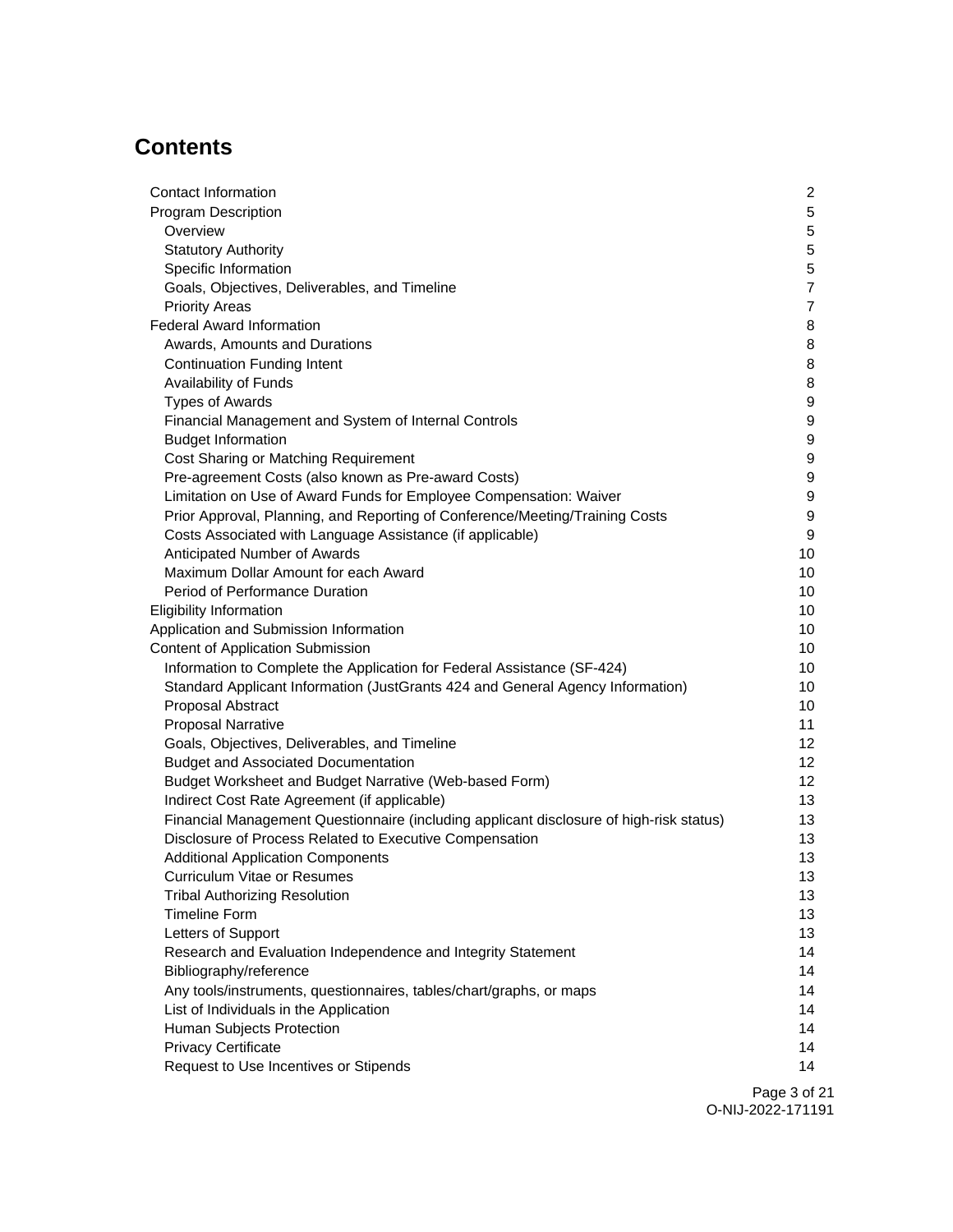| Documentation of "New Investigator/Early Career" Status, if applicable.                                                                | 14 |
|----------------------------------------------------------------------------------------------------------------------------------------|----|
| Consortium/Contractual Arrangements                                                                                                    | 14 |
| Data Archiving Plan                                                                                                                    | 14 |
| <b>Disclosures and Assurances</b>                                                                                                      | 15 |
| Disclosure of Lobbying Activities                                                                                                      | 15 |
| <b>DOJ Certified Standard Assurances</b>                                                                                               | 15 |
| Applicant Disclosure of Duplication in Cost Items                                                                                      | 15 |
| DOJ Certifications Regarding Lobbying; Debarment, Suspension and Other Responsibility Matters;<br>and Drug-Free Workplace Requirements | 15 |
| Applicant Disclosure and Justification - DOJ High Risk Grantees (if applicable)                                                        | 15 |
| How to Apply                                                                                                                           | 15 |
| Submission Dates and Time                                                                                                              | 15 |
| <b>Experiencing Unforeseen Technical Issues</b>                                                                                        | 16 |
| Application Review Information                                                                                                         | 16 |
| <b>Review Criteria</b>                                                                                                                 | 16 |
| <b>Review Process</b>                                                                                                                  | 17 |
| <b>Federal Award Administration Information</b>                                                                                        | 18 |
| <b>Federal Award Notices</b>                                                                                                           | 18 |
| Administrative, National Policy, and Other Legal Requirements                                                                          | 18 |
| Information Technology (IT) Security Clauses                                                                                           | 18 |
| General Information about Post-Federal Award Reporting Requirements                                                                    | 18 |
| Federal Awarding Agency Contact(s)                                                                                                     | 18 |
| Other Information                                                                                                                      | 18 |
| Freedom of Information and Privacy Act (5 U.S.C. 552 and 5 U.S.C. 552a)                                                                | 18 |
| Provide Feedback to OJP                                                                                                                | 19 |
| <b>Performance Measures</b>                                                                                                            | 19 |
| <b>Application Checklist</b>                                                                                                           | 19 |
| Endnotes                                                                                                                               | 21 |
|                                                                                                                                        |    |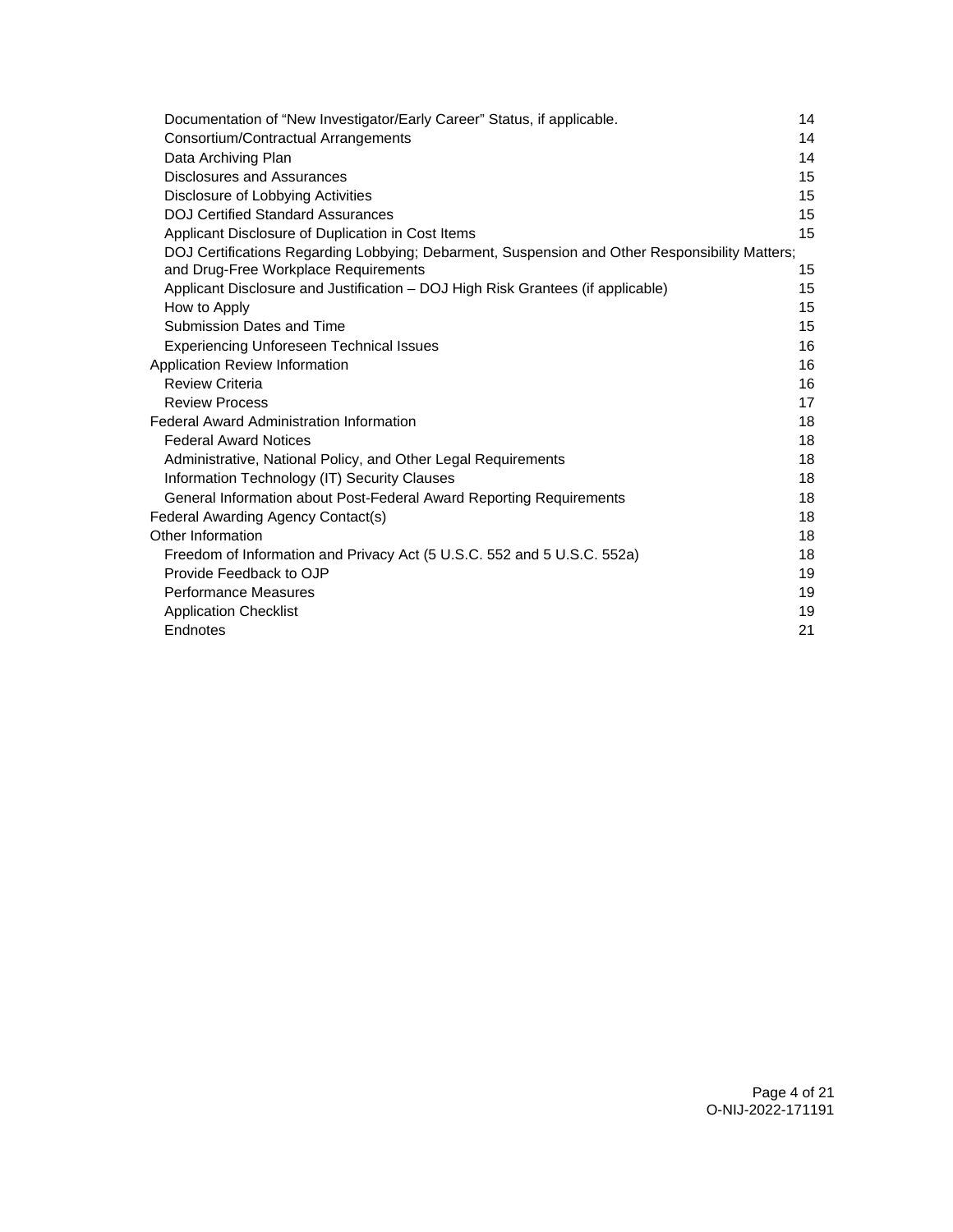## <span id="page-5-0"></span>**Program Description**

## **Overview**

OJP is committed to advancing work that promotes civil rights and racial equity, increases access to justice, supports crime victims and individuals impacted by the justice system, strengthens community safety and protects the public from crime and evolving threats, and builds trust between law enforcement and the community.

With this solicitation, NIJ seeks proposals for rigorous research and evaluation projects that inform efforts to prevent and combat hate crimes and their effects. Though applications may cover a range of topics, NIJ is particularly interested in funding research to: (1) understand and prevent hate crime offending and reoffending, (2) identify strategies that improve the reporting, investigating, and prosecuting of hate crimes, (3) address the needs of victims of hate crimes and their communities.

Applications proposing research involving partnerships with criminal justice or other agencies, should include a strong letter of support, signed by an appropriate decision-making authority from each proposed, partnering agency. A letter of support should include the partnering agency's acknowledgement that de-identified data derived from, provided to, or obtained through this project will be archived by the grant recipient with the National Archive of Criminal Justice Data (NACJD) at the conclusion of the award. Applicants and their potential partners are encouraged to review the NACJD's policies and protections at [\(NACJD\)](https://www.icpsr.umich.edu/web/pages/NACJD/archiving/deposit-nij-data.html). If selected for award, grantees will be expected to have a formal agreement in place with partnering agencies by January 1, 2023. That formal agreement must include a provision to meet the data archiving requirements of the award.

In the case of partnerships that will involve the use of federal award funds by multiple partnering agencies to carry out the proposed project, only one entity/partnering agency may be the applicant (as is the case with any application submitted in response to this solicitation); any others must be proposed as subrecipients.

## **Statutory Authority**

Any awards under this solicitation would be made under statutory authority provided by a full-year appropriations act for FY 2022. As of the writing of this solicitation, the Department of Justice is operating under a short-term "Continuing Resolution"; no full-year appropriation for the Department has been enacted for FY 2022.

#### **Specific Information**

On May 27, 2021, the Attorney General of the United States issued a memorandum emphasizing the Department of Justice's commitment to combatting hate crimes and outlining steps that the Department would take to combat hate crimes and other bias-related incidents toward the objectives of: "deterring hate crimes and bias-related incidents, addressing them when they occur, supporting those victimized by them, and reducing the pernicious effects these incidents have on our society.["\[1\]](#page-21-0) 

NIJ seeks applications for funding to support rigorous research and evaluation projects that will inform efforts to prevent and combat hate crimes and their effects.

Definitions and Scope: Hate crimes, also known as "bias crimes," are criminal offenses motivated in part or in whole by prejudice or bias against a group of people with specific characteristics. Victims of hate crimes are targeted because of their (perceived) group affiliation. Hate crimes are recognized as a distinct category of crimes that have a broader effect than most other kinds of crimes because the victims are not only the crime's immediate target but also others in the targeted group. The terms "hate crime" and "bias crime" first became part of the criminal justice research and practice lexicon in the 1980s.[\[2\]](#page-21-0) Over the past 35 years, hate crimes have become widely recognized and codified through State and federal laws. Although no uniform definition exists across the United States, the FBI defines a hate crime for statistical purposes as "a criminal offense against a person or property motivated in whole or in part by an offender's bias against race, religion, disability, sexual orientation, ethnicity, gender, or gender identity."[3]

Applicants are permitted to offer alternative definitions that may include bias-related incidents; however, applicants proposing alternative definitions must explain the relevance to understanding or combatting hate crimes. Applicants proposing research on bias-motivated domestic terrorism or mass shootings should review NIJ solicitations Research and Evaluation on Domestic Radicalization and Violent Extremism, FY2022 or Research and Evaluation on Violent Crime and Firearms in the Community, FY2022 and consider the relevance of the goals and objectives of those solicitations to the proposed research to determine which solicitation is the best fit. NIJ will not consider applications to this solicitation that propose research that is not aligned with its goals and objectives.

> Page 5 of 21 O-NIJ-2022-171191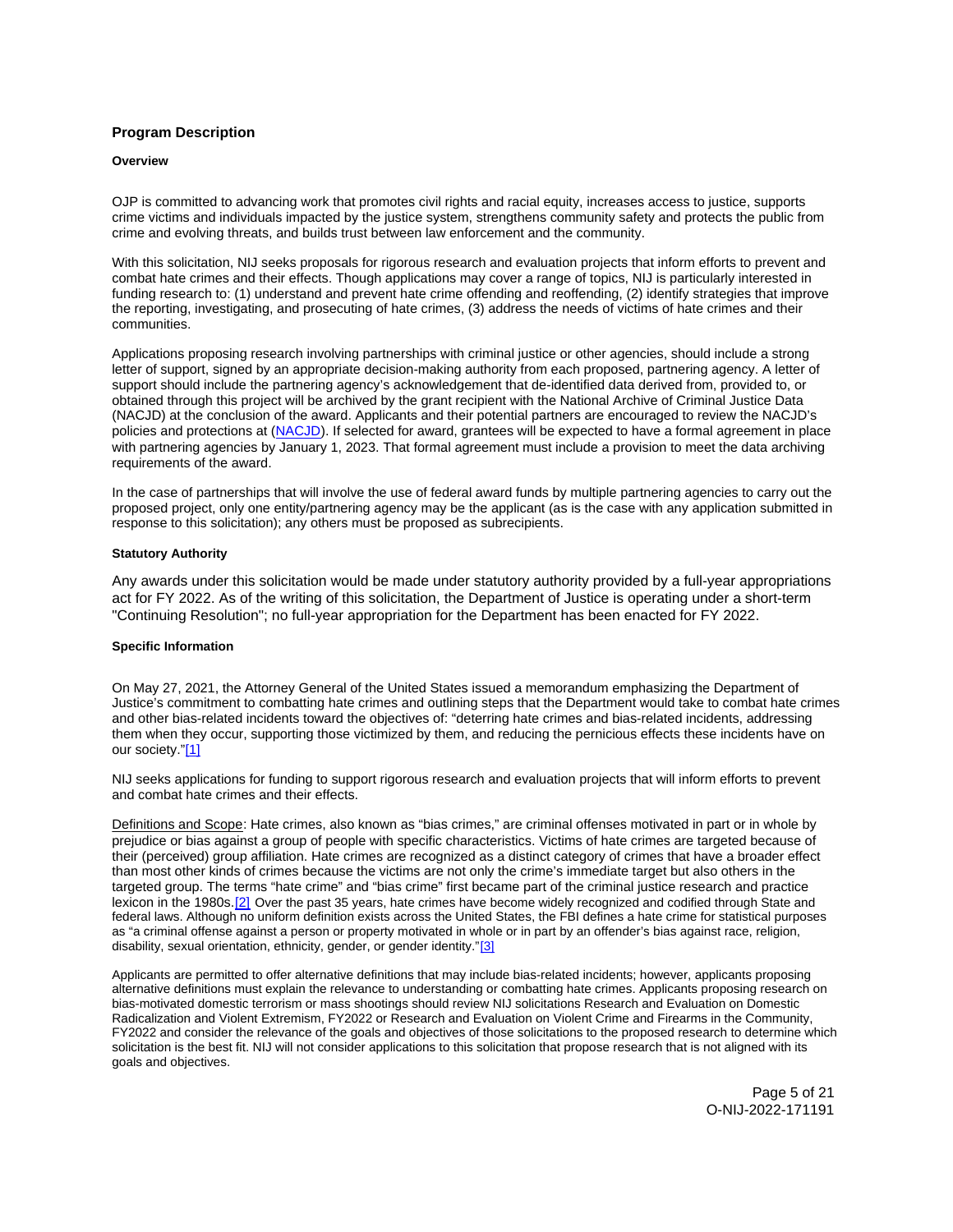Under this solicitation, applicants will be limited to focusing on hate crime within the United States.

Research Priorities: Though applications may propose a range of topics related to the goals and objectives of this solicitation, NIJ is particularly interested in research in the following three topics:

## **1. Research to understand and prevent hate crime offending or reoffending.**

In FY2017 and FY2018, NIJ funded research that examined the characteristics and motivations of individuals who commit hate crimes, including typologies of hate crime offenses.[\[4\]](#page-21-0) NIJ is seeking applications that build and improve on existing research to understand the pathways of offending among adults and juveniles. Research that examines the role of social media or online forums in the development of bias beliefs, or as tools to recruit or radicalize individuals to participate in hate groups or commit hate crimes, will be prioritized. Applications proposing such research must consider First Amendment considerations in their proposals.

NIJ is also interested in identifying and evaluating interventions to prevent hate crime offending or reduce reoffending. NIJ is particularly interested in evaluations of community- or justice-based interventions aimed at individuals who engage in bias-motivated behavior.

In proposing research designs, applicant should be aware that NIJ has serious concerns about intentionally exposing research participants to extremist materials and propaganda. NIJ will not award funding to applications that introduce, expose, or disseminate extremist materials and propaganda to study participants.

For this solicitation, proposals to study content on social media or online forums must be theoretically grounded with analytical methods that are justified within the theoretical context. Applications that propose exploratory data mining or other atheoretical AI approaches to analyze big data will not be funded. Additionally, NIJ will not fund applications that propose to use social media data to identify individuals.

## **2. Research into strategies that improve the reporting, investigating, and/or prosecuting of hate crimes.**

NIJ seeks proposals for research that assists police and prosecutors in reporting, investigating, and prosecuting hate crimes. Of particular relevance are studies that:

- Examine policies, procedures, or statutes for identifying or defining hate crimes.
- Evaluate specialized investigation or prosecution units or bias-crime training.
- Evaluate strategies that improve incident reporting and data collection by working in conjunction with local communities and/or utilizing innovating strategies to encourage and facilitate reporting.

## **3. Research to address the needs of hate crime victims and their communities.**

NIJ is interested in research to help understand and address the needs of victims of hate crimes and targeted communities (e.g. language access challenges). Evaluations of fully developed interventions for victims of hate crime and impacted communities are of particular interest. Hate crimes are recognized as having a broader impact than other types of crime because they affect not only the immediate target but others belonging to the targeted group. NIJ encourages applicants to broadly conceptualize victims to include impacted groups when proposing research to understand victim's needs.

Evaluation Research: If an application includes an evaluation research component (or consists entirely of evaluation research), the application is expected to propose the most rigorous evaluation design appropriate for the research questions to be addressed. If the primary purpose of the evaluation is to determine the effectiveness or impact of an intervention (e.g., program, practice, or policy), the most rigorous evaluation designs may include random selection and assignment of participants (or other appropriate units of analysis) to experimental or control conditions. In cases where randomization is not feasible, applicants should propose a strong quasi-experimental design that can address the risk of selection bias.

Applications that include evaluation research should consider the feasibility of including cost/benefit analysis. In cases where evaluations find that interventions have produced the intended benefit, cost/benefit analysis provides valuable and practical information for practitioners and policymakers that aids decision making.

Evaluation research projects may also address a wide range of research questions beyond those focused on the effectiveness or impact of an intervention. Different research designs may be more appropriate for different research questions and at different stages of program development. The intervention strategies, setting, other contextual factors, and resources should be taken into account when selecting an evaluation design. In all cases, applications are expected to propose the most rigorous evaluation design appropriate for the research questions to be addressed.

Applicants are encouraged to review evidence rating criteria at [https://www.crimesolutions.gov/about\\_starttofinish.aspx](https://www.crimesolutions.gov/about_starttofinish.aspx) for

Page 6 of 21 O-NIJ-2022-171191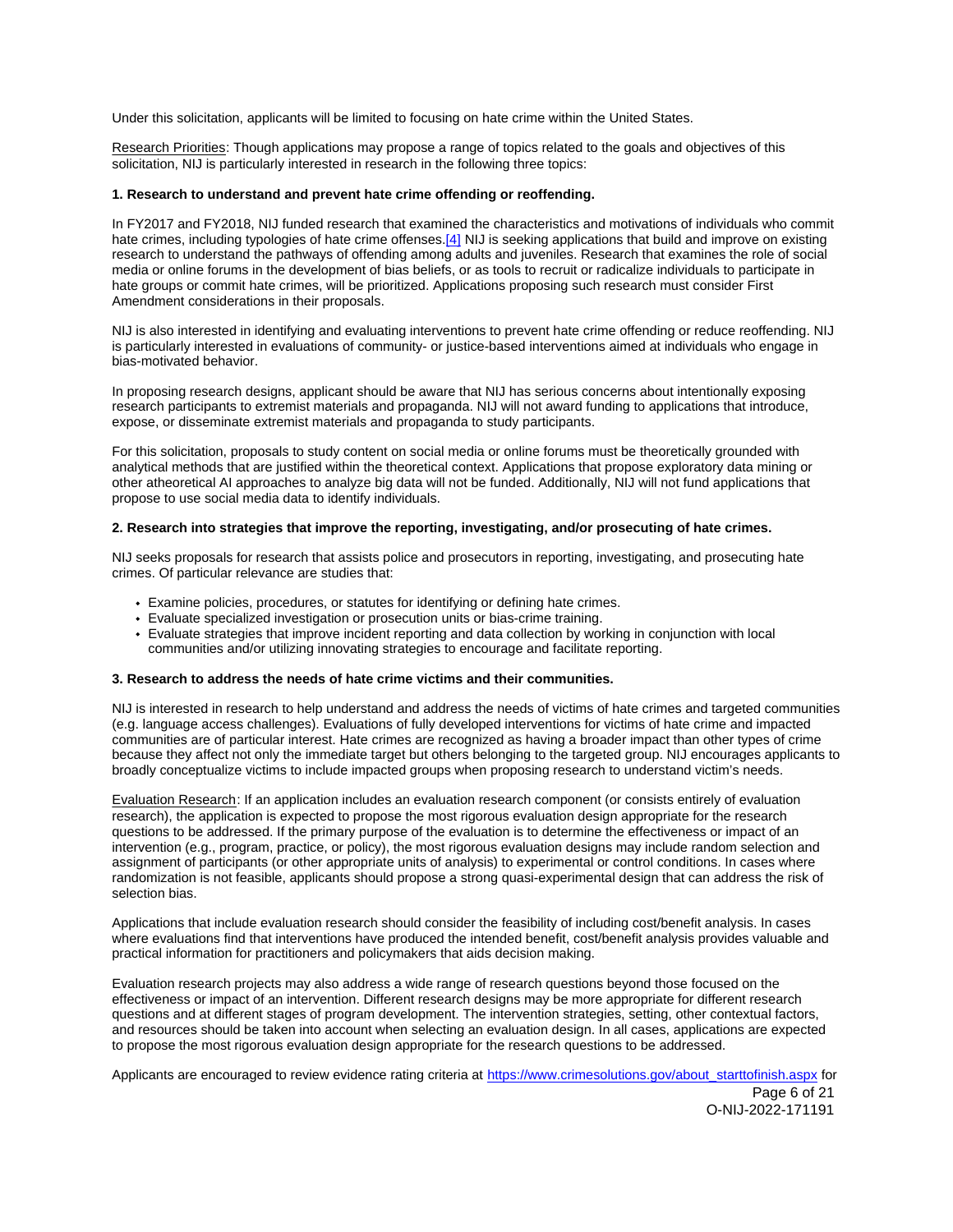<span id="page-7-0"></span>further information on high-quality evaluation design elements.

## **New Investigator/Early Career Opportunity**

NIJ is interested in supporting researchers who are early in their careers and new to NIJ's research grant portfolios, specifically non-tenured assistant professors, or equivalent full-time staff scientist positions in a research institution, who propose research on topics relevant to NIJ's Office of Research, Evaluation, and Technology (ORET). To that end, NIJ may, in appropriate circumstances, give special consideration in award decisions to applications proposing such researchers as principal investigators (PIs). To qualify, the proposed PI must at the time of application submission:

- Hold a non-tenured assistant professor appointment at an accredited institution of higher education in the United States or an equivalent full-time staff scientist position at a research institution in the United States.
- Have completed a terminal degree or post-graduate clinical training within the six (6) years prior to September 30, 2022.
- Have never previously received NIJ funding as a PI on a research project with the exception of Graduate Research Fellows or Data Resources Program grantees.

If seeking to be considered for the New Investigator/Early Career Opportunity, the applicant should identify that they are submitting a New Investigator/Early Career proposal on the title page of the application.

#### **Goals, Objectives, Deliverables, and Timeline**

#### **Goals**

The goal of this program is to generate and advance knowledge to inform efforts to prevent and combat hate crimes and their effects.

## **Objectives**

The primary objectives of this solicitation are to: (1) conduct research to understand and prevent hate crime offending or reoffending; (2) conduct research into strategies that improve the reporting, investigating, and/or prosecuting of hate crimes; and (3) conduct research to address the needs of hate crime victims and their communities.

## **Deliverables**

Final Research Report. Any recipient of an award under this solicitation will be expected to submit a final research report. Additional information on the final research report requirement for the solicitation is posted on NIJ's [webpage.](https://nij.ojp.gov/funding/research-development-and-evaluation-grant-award-requirements#xp5fv)

Required Data Sets and Associated Files and Documentation. Any recipient of an award under this solicitation will be expected to submit to the National Archive of Criminal Justice Data (NACJD) all data sets that result in whole or in part from the work funded by the award, along with associated files and any documentation necessary for future efforts by others to reproduce the project's findings and/or to extend the scientific value of the data set through secondary analysis.

In addition to these deliverables (and the required reports and data on performance measures), NIJ expects scholarly products to result from each award under this solicitation, taking the form of one or more published, peer-reviewed, scientific journal articles, and/or (if appropriate) law review journal articles, book chapter(s) or book(s) in the academic press, technological prototypes, patented inventions, or similar scientific products. NIJ expects that there will be an equal effort to make the research findings accessible to practitioner and policymaker audiences.

The Goals, Objectives, and Deliverables are directly related to the performance measures that show the completed work's results, as discussed in the Application and Submission Information section.

#### **Priority Areas**

The Department of Justice is committed to advancing work that promotes civil rights and racial equity, increases access to justice, supports crime victims and individuals impacted by the justice system, strengthens community safety and protects the public from crime and evolving threats, and builds trust between law enforcement and the community.

1. Priority Considerations Supporting Executive Order 13985, Advancing Racial Equity and Support for Underserved Communities Through the Federal Government

Consistent with this Executive Order, the term "underserved community" refers to a population sharing a particular

Page 7 of 21 O-NIJ-2022-171191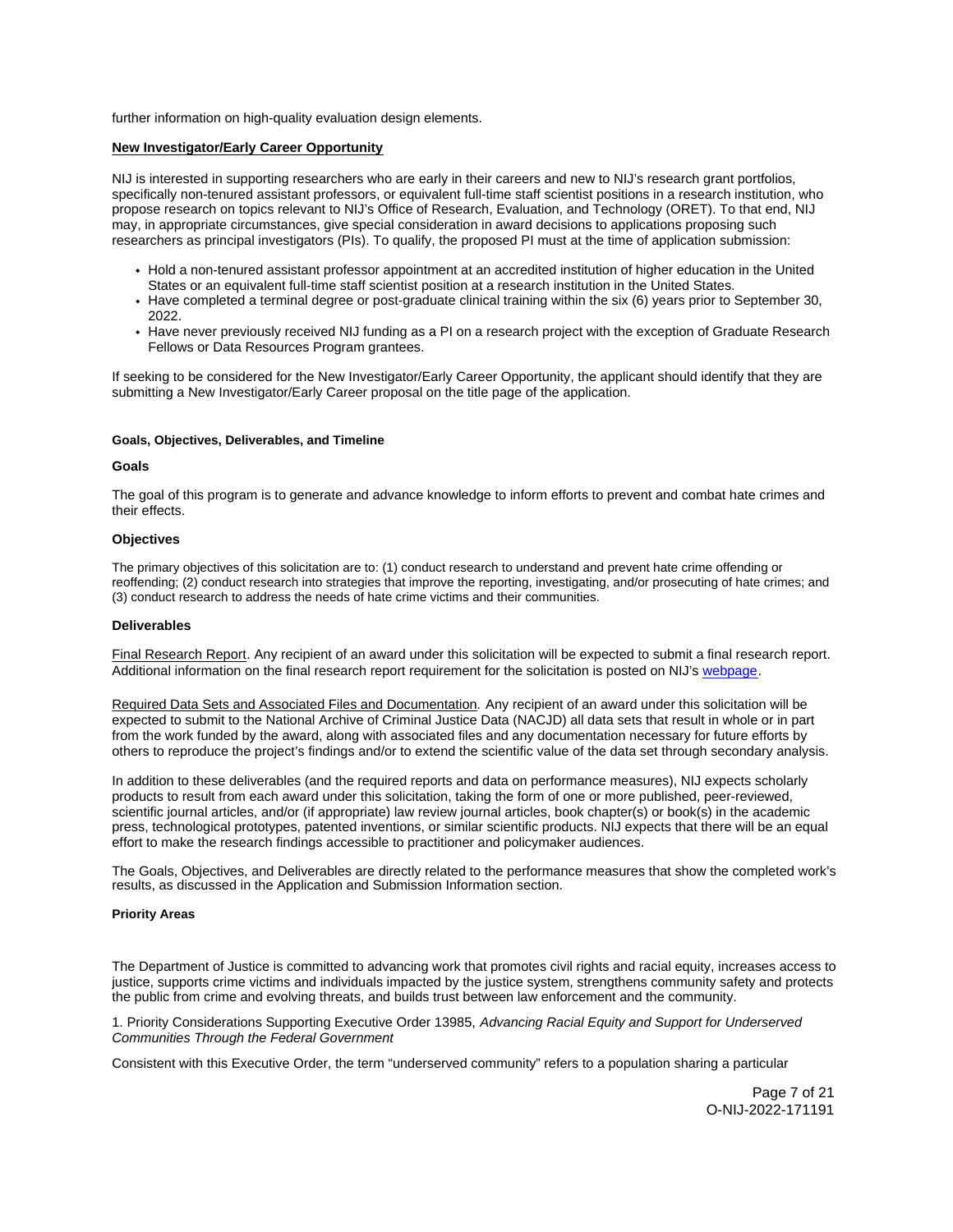<span id="page-8-0"></span>characteristic, as well as a geographic community, that has been systematically denied a full opportunity to participate in aspects of economic, social, and civic life or whose members have been historically underserved, marginalized, and adversely affected by inequality. Such communities include, among others, Black people, Hispanics and Latino/a/e people, Native American and other Indigenous peoples of North America (including Alaska Natives, Eskimos, and Aleuts), Asian Americans, Native Hawaiians, and Pacific Islanders.

In support of Executive Order 13985, OJP will:

A. Give priority consideration to applications that propose research project(s) that will address issues related to racial equity and the removal of barriers to access and opportunity for communities that have been historically underserved, marginalized, and adversely affected by inequality, when making award decisions.

To receive this consideration, the applicant must describe how the proposed project(s) will address potential inequities and barriers to equal opportunity, and/or contribute to greater access to services for underserved and historically marginalized populations.

B. Give priority consideration to applicants that can demonstrate that their capabilities and competencies for implementing their proposed project(s) are enhanced because the applicant (or at least one proposed subrecipient that will receive at least 30% of the requested award funding, as demonstrated in the Budget Worksheet and Budget Narrative) identifies as a culturally specific organization. To receive this additional priority consideration, applicants must describe how being a culturally specific organization (or funding the culturally specific subrecipient organization(s)) will enhance their ability to implement the proposed project(s) and should also specify which culturally specific populations are intended or expected to be served or to have their needs addressed under the proposed project(s).

Culturally specific organizations are defined for purposes of this solicitation as private nonprofit or tribal organizations whose primary purpose as a whole is to provide culturally specific services to, among others, Black people, Hispanics and Latino/a/e people, Native American and other Indigenous peoples of North America (including Alaska Natives, Eskimos, and Aleuts), Asian Americans, Native Hawaiians, and/or Pacific Islanders.

Note: Addressing these priority areas is one of many factors that OJP considers in making funding decisions. Receiving priority consideration for one or more priority areas is not a guarantee of an award.

## **Federal Award Information**

## **Solicitation Categories**

This solicitation does not include Solicitation Categories.

#### **Awards, Amounts and Durations**

3/1/23 12:00 AM 60

**Period of Performance Start Date Period of Performance Duration (Months)** 

## **Anticipated Total Amount to be Awarded Under Solicitation**  \$3,000,000.00

## **Additional Information**

Please see Anticipated Number of Awards, Maximum Dollar Amount for each Award, and Period of Performance Duration sections below.

## **Continuation Funding Intent**

NIJ may, in certain cases, provide additional funding in future years to awards made under this solicitation through continuation awards. NIJ will consider, among other factors, NIJ's strategic priorities, a recipient's overall management of the award, and the award-funded work's progress, when making continuation award decisions.

## **Availability of Funds**

This solicitation, and awards (if any are made) under this solicitation, are subject to the availability of appropriated funds and to any modifications or additional requirements that may be imposed by the agency or by law. In addition, nothing in this solicitation is intended to, and does not, create any right or benefit, substantive or procedural, enforceable at law or in equity by any party against the United States, its departments, agencies, or entities, its officers, employees, or agents, or any other person.

> Page 8 of 21 O-NIJ-2022-171191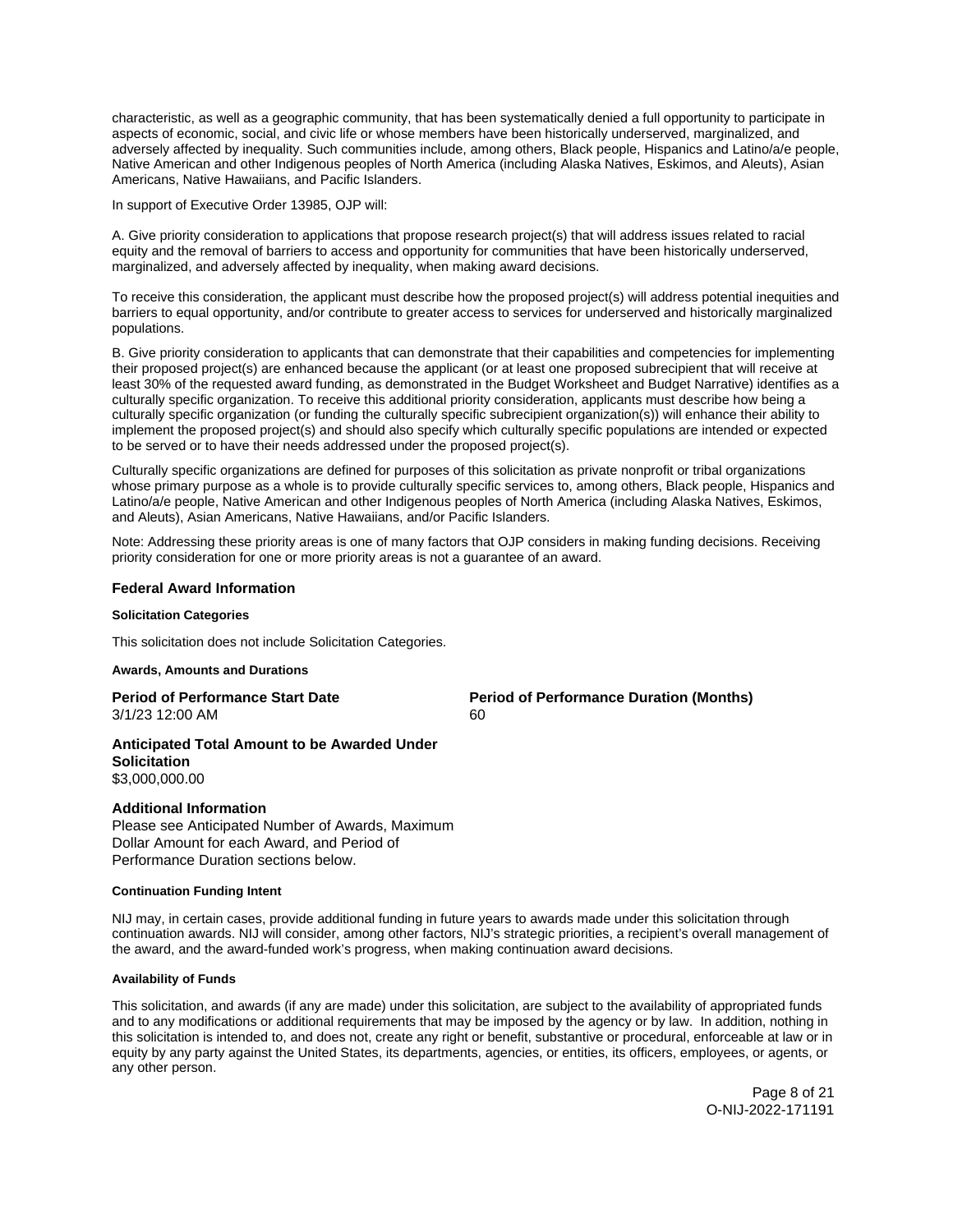## <span id="page-9-0"></span>**Types of Awards**

NIJ expects to make awards under this solicitation as grants. See the "Administrative, National Policy, and Other Legal Requirements" section of the [OJP Grant Application Resource Guide](https://www.ojp.gov/funding/apply/ojp-grant-application-resource-guide#administrative) for a brief discussion of important statutes, regulations, and award conditions that apply to many (or in some cases, all) OJP grants).

## **Financial Management and System of Internal Controls**

Award recipients and subrecipients (including recipients or subrecipients that are pass-through entities) must, as described in the Part 200 Uniform Requirements as set out at 2 C.F.R. 200.303, comply with standards for financial and program management. See the [OJP Grant Application Resource Guide](https://www.ojp.gov/funding/apply/ojp-grant-application-resource-guide#fm-internal-controls) for additional information.

#### **Budget Information**

If the applicant is proposing a project that reasonably could be conducted in discrete phases, with each phase resulting in completion of one or more significant, defined milestones, then NIJ strongly recommends that the applicant structure the application — specifically including the narrative, expected scholarly products, timelines/milestones, and budget worksheet and budget narrative — to clearly define each phase. (This is particularly the case if the applicant proposes a project that will exceed — in cost or the length of the period of performance — the amount or length of time anticipated for an individual award (or awards) under this solicitation.) Given limitations on the availability to NIJ of funds for awards for research, development, and evaluation, this information will assist NIJ in considering whether partial funding of applications would be productive. (If, in FY 2022, NIJ elects to fund only certain phases of a proposed project, the expected scholarly products from the partial-funding award may, in some cases, vary from those described above.)

NIJ may elect to fund applications submitted under this FY 2022 solicitation in future fiscal years, dependent on, among other considerations, the merit of the applications and on the availability of appropriations.

What will not be funded:

- Applications primarily to purchase equipment, materials, or supplies. (A budget may include these items if they are necessary to conduct research, development, demonstration, evaluation, or analysis.)
- Applications that are not responsive to the purposes of this specific solicitation.
- Applications that introduce, expose, or disseminate extremist materials and propaganda to study participants.
- Applications that propose exploratory data mining or other atheoretical AI approaches to analyze big data.
- Applications that propose to use social media data to identify individuals.

#### **Cost Sharing or Matching Requirement**

This solicitation does not require a match. See "Cofunding" paragraph under "Budget and Associated Documentation"" in the "Application and Submission Information" section.

#### **Pre-agreement Costs (also known as Pre-award Costs)**

See the [OJP Grant Application Resource Guide](https://www.ojp.gov/funding/apply/ojp-grant-application-resource-guide#pre-agreement-costs) for information on Pre-agreement Costs (also known as Pre-award Costs).

#### **Limitation on Use of Award Funds for Employee Compensation: Waiver**

See the [OJP Grant Application Resource Guide](https://www.ojp.gov/funding/apply/ojp-grant-application-resource-guide#limitation-use-award) for information on the Limitation on Use of Award Funds for Employee Compensation; Waiver.

#### **Prior Approval, Planning, and Reporting of Conference/Meeting/Training Costs**

See the [OJP Grant Application Resource Guide](https://www.ojp.gov/funding/apply/ojp-grant-application-resource-guide#prior-approval) for information on Prior Approval, Planning, and Reporting of Conference/Meeting/Training Costs.

### **Costs Associated with Language Assistance (if applicable)**

See the [OJP Grant Application Resource Guide](https://www.ojp.gov/funding/apply/ojp-grant-application-resource-guide#costs-associated) for information on Costs Associated with Language Assistance.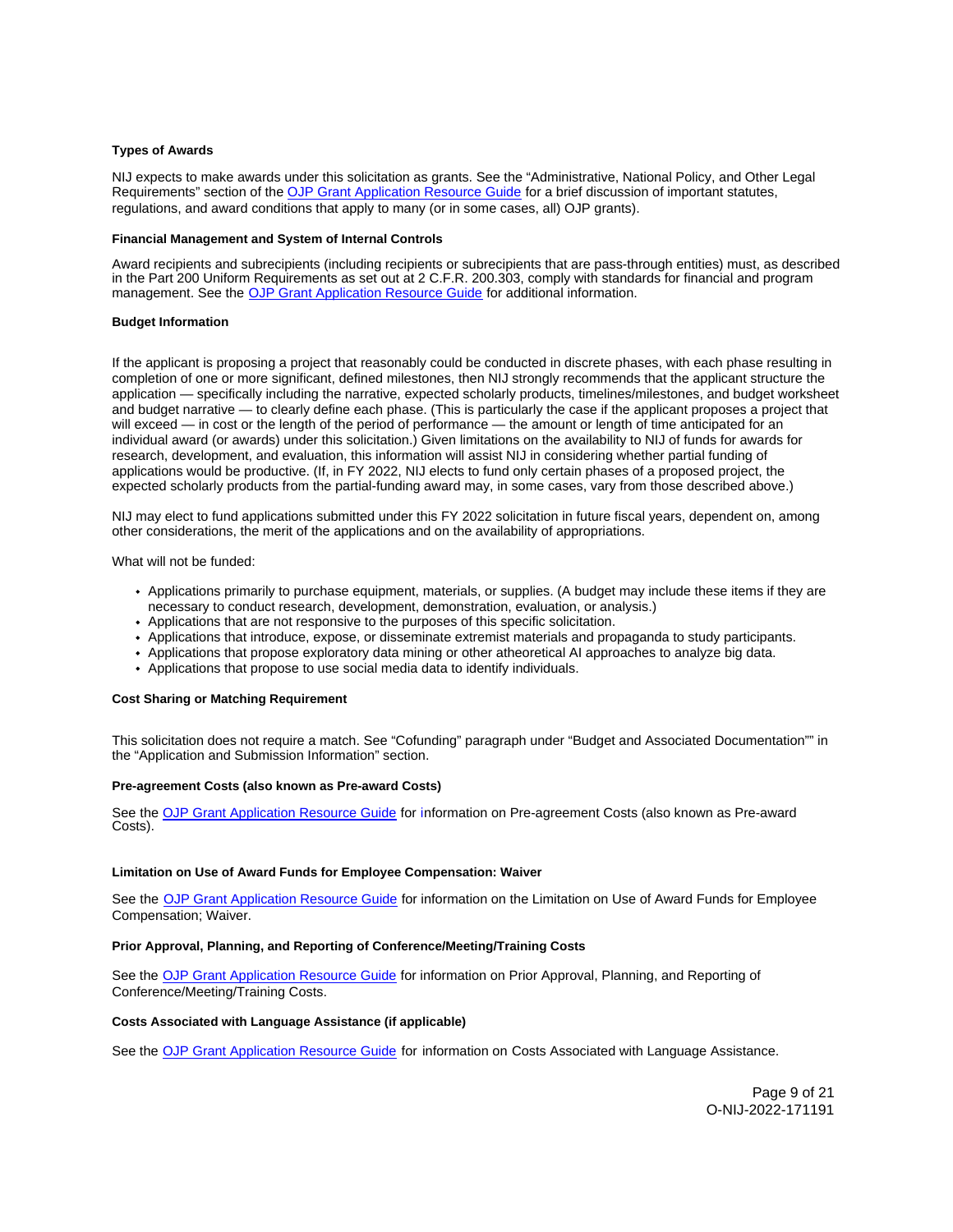## <span id="page-10-0"></span>**Anticipated Number of Awards**

To be determined by the merit of applications submitted to this solicitation and advanced to peer review, and available funding.

#### **Maximum Dollar Amount for each Award**

To be determined by the funding requested in awarded applications, and available funding.

#### **Period of Performance Duration**

To be determined by the period of performance of awarded applications. Successful applicants will be expected to complete the work proposed within a five-year period of performance. 60 months (unless an extension is granted by the Attorney General)

## **Eligibility Information**

For eligibility information, see the solicitation cover page.

For information on cost sharing or match requirements, see the "Federal Award Information" section.

## **Application and Submission Information**

## **Content of Application Submission**

The following application elements **must** be included in the application to meet the basic minimum requirements to advance to peer review and receive consideration for funding:

- Proposal Narrative.
- Budget Worksheet and Budget Narrative.
- Curriculum Vitae/Resumes for Key Personnel. (For purposes of this solicitation, "key personnel" means the principal investigator, and any and all co-principal investigators.)

See the "Application Elements and Formatting Instructions" section of the [OJP Grant Application Resource Guide](https://ojp.gov/funding/Apply/Resources/Grant-App-Resource-Guide.htm) for information on what happens to an application that does not contain all the specified elements or is nonresponsive to the scope of the solicitation.

## **Information to Complete the Application for Federal Assistance (SF-424)**

The SF-424 must be submitted in [Grants.gov](https://Grants.gov). The SF-424 is a required standard form used as a cover sheet for submission of pre-applications, applications, and related information. See the [OJP Grant Application Resource Guide](https://www.ojp.gov/funding/apply/ojp-grant-application-resource-guide#complete-application) for additional information on completing the SF-424.

In Section 8.F. of the SF-424, please include the name and contact information of the individual **who will complete the application in JustGrants**. JustGrants will use this information (email address) to assign the application to this user in JustGrants.

**Intergovernmental Review:** This solicitation ("funding opportunity") **is not** subject to [Executive Order 12372.](https://www.archives.gov/federal-register/codification/executive-order/12372.html) (In completing the SF-424, an applicant is to answer question 19 by selecting the response that the "Program is not covered by E.O. 12372.")

#### **Standard Applicant Information (JustGrants 424 and General Agency Information)**

The Standard Applicant Information section of the JustGrants application is pre-populated with the SF-424 data submitted in [Grants.gov](https://Grants.gov). The applicant will need to review the Standard Applicant Information in JustGrants and make edits as needed. Within this section, the applicant will need to: add zip codes for areas affected by the project, confirm its Authorized Representative, and verify and confirm the organization's unique entity identifier, legal name, and address.

#### **Proposal Abstract**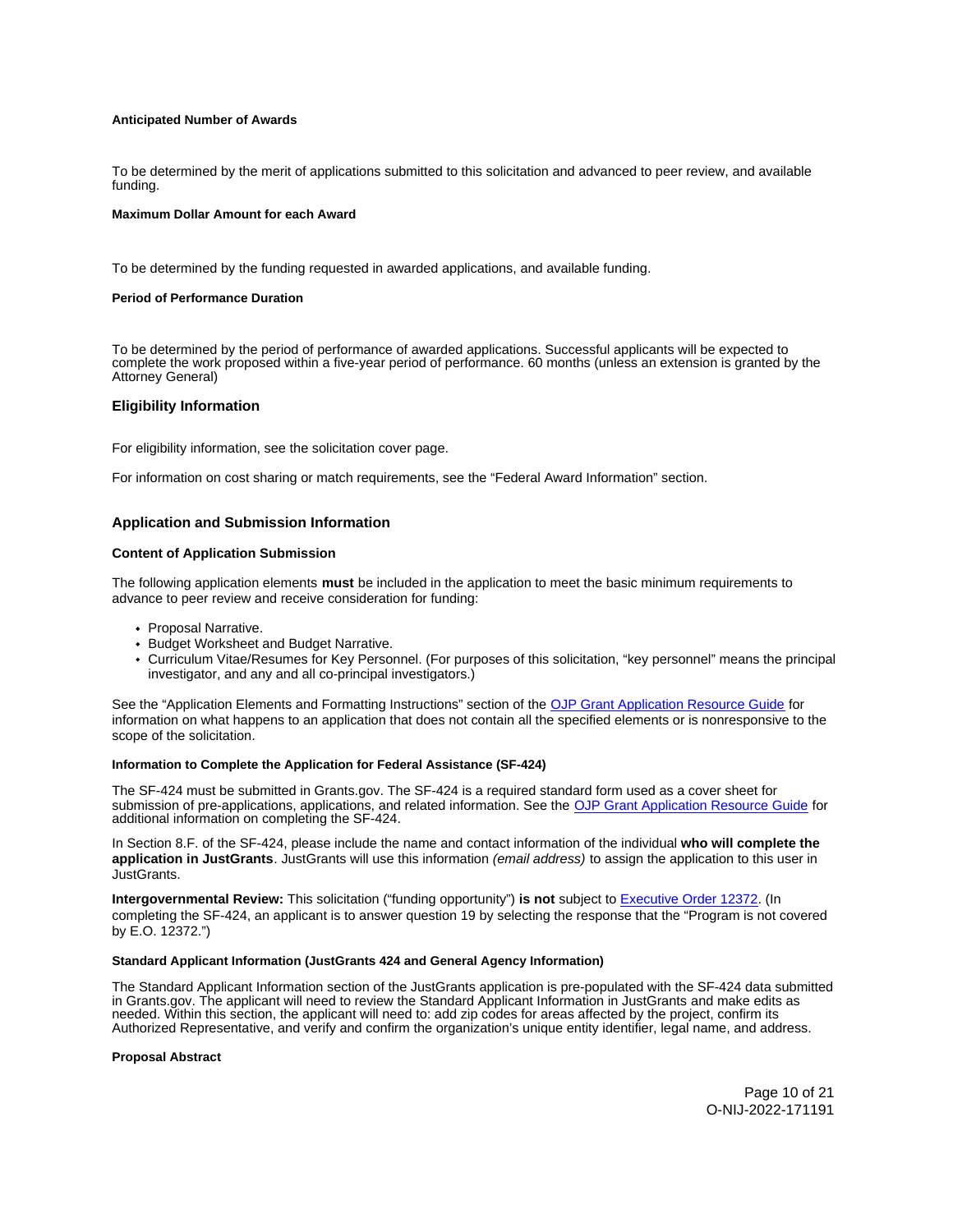<span id="page-11-0"></span>A proposal abstract (no more than 400 words) summarizing the proposed project, including the purpose of the project, primary activities, expected outcomes, the service area, intended beneficiaries and subrecipients (if known), will be completed in the JustGrants web-based form. This abstract should be written in the third person and will be made publicly available on the OJP website if the project is awarded.

## **Proposal Narrative**

The proposal narrative should be submitted as an attachment in JustGrants. The attached document should be doublespaced, using a standard 12-point font; have no less than 1-inch margins; and should not exceed 30 pages. Pages should be numbered and submitted as an attachment. If the proposal narrative fails to comply with these length restrictions, NIJ may consider such noncompliance in peer review and in final award decisions.

The following sections must be included as part of the proposal narrative:

a. Title Page (not counted against the proposal narrative page limit)

The title page should include:

- Project title.
- Submission date.
- Funding opportunity number.
- Principal Investigator (and any co-principal investigators).
- Unique author identifier (e.g., ORCID, ResearcherID, Scopus Author ID), if available.
- Requests for consideration under "new investigator/early career" and/or "priority area 1A," and/or "priority area 1B".
- Key words, including science focus areas.
- Contact information (that is, name, address, telephone number, and e-mail address) for both the applicant and the principal investigator.

b. Resubmit Response (if applicable) (not counted against the proposal narrative page limit.)

If an applicant is resubmitting an application presented previously to NIJ, but not funded, the applicant should indicate this. A statement should be provided, no more than two pages, addressing: (1) the title, submission date, and NIJ-assigned application number of the previous application, and (2) a brief summary of revisions to the application, including responses to previous feedback received from NIJ.

- c. Table of Contents and Figures (not counted against the proposal narrative page limit)
- d. Main Body
	- 1. Statement of the Problem.

The statement of the problem should address the need for research in this area. Applicants should discuss current gaps in data, research, and knowledge, including those for particular justice sectors, for certain populations, and to answer questions relevant to current policy and practice needs and public interests. It is not uncommon for multiple problems to exist simultaneously (for example, there may be a criminal justice problem affecting public safety, a current technical challenge/need identified by forensic practitioners, as well as a scientific/technology gap between the current state of the art and a desired solution) and applicants should discuss each of these clearly and justify the importance of the separate issues. As part of this discussion, applicants should present a review of previous literature and discuss previous research related to these problems.

2. Project Design and Implementation.

Applicants should provide a detailed description of the strategies to implement this research project and address the research questions. Design elements should follow directly from the research project's goals and objectives and address the program-specific information noted in the solicitation. Applicants should describe the research methodology and analysis plan in detail and demonstrate the validity and usefulness of the data they will collect. As applicable, when the project design involves relevant approaches (e.g., survey instruments, interviews, informational material), the applicant should explain how it will address potential language challenges. Applicants should consider the rigor and soundness of the methodology and analytical and technical approaches for the proposed research and address the feasibility of the proposed project and potential challenges or problems in carrying out the activities.

3. Potential Impact.

Page 11 of 21 O-NIJ-2022-171191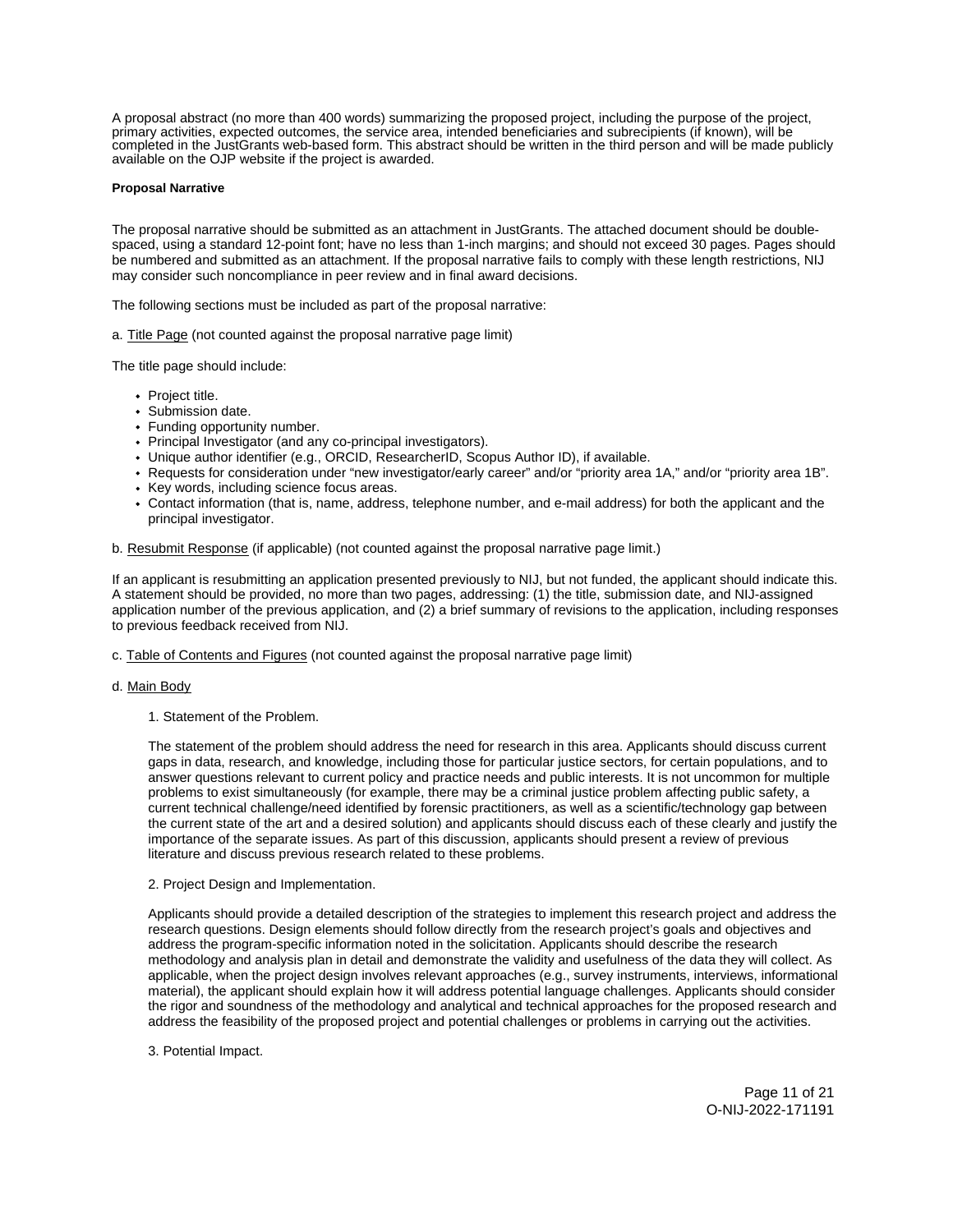<span id="page-12-0"></span>Applicants should describe the potential impact of the research and how it may inform or improve criminal or juvenile justice-related policy, practice, or theory in the United States. The applicant should include a discussion of the proposed dissemination plan to produce scholarly products and to make information available to broader interested audiences, such as criminal justice practitioners or policymakers.

4. Capabilities and Competencies.

This section should describe the experience and capability of the applicant organization, key staff, and any proposed subgrantees (including consultants) that the applicant will use to implement and manage this effort and the federal funds under this award, highlighting any previous experience implementing projects of similar scope, design, and magnitude. Applicants should address:

- Experience and capacity to work with the proposed data sources in the conduct of similar research efforts.
- Experience and capacity to design and implement rigorous research and data analysis projects.
- Experience producing and disseminating meaningful deliverables.

Applicants should also outline the management plan and organization that connects to the goals and objectives of the project.

If the applicant is seeking priority consideration under Priority 1(B), it should describe within this section how being a culturally specific organization (or funding a culturally specific subrecipient organization at a minimum of 30% of the project budget) will enhance its ability to implement the proposed project(s) and should also specify which culturally specific populations are intended or expected to be the subject and/or beneficiary of the research conducted under the proposed project(s).

5. Appendices (not counted against the proposal narrative page limit) include:

- The project management plan.
- If the application (including the budget) identifies any proposed non-competitive agreements that are or may be considered procurement "contracts" (rather than subawards), for purposes of federal grants administrative requirements, the applicant also must list the entities with which the applicant proposes to contract.
- List of other agencies, organizations, or funding sources to which this application has been submitted (if applicable).
- 6. Plan for Collecting the Data Required for this Solicitation's Performance Measures

Note: Applicants are not required to submit performance data with the application. Rather, performance measure information is included as an alert that successful applicants will be required to submit performance data as part of each award's reporting requirements.

OJP will require each successful applicant to submit regular performance data that demonstrate the results of the work carried out under the award. The performance data directly relate to the goals, objectives, and deliverables identified in the "Goals, Objectives, and Deliverables" discussion.

A list of performance measure questions for this program can be found on page 19.

Applicants can also visit OJP's performance measurement page at [www.ojp.gov/performance](https://www.ojp.gov/performance) for an overview of performance measurement activities at OJP.

NIJ will require award recipients will be required to submit performance measure data in quarterly financial reports, semi-annual performance reports, and the Final Research Report. NIJ will provide further guidance on the postaward submission process will be provided, if selected for award.

#### **Goals, Objectives, Deliverables, and Timeline**

Applicants will submit the project's goals, objectives, deliverables, and timelines in the JustGrants web-based form. See the [OJP Grant Application Resource Guide](https://www.ojp.gov/funding/apply/ojp-grant-application-resource-guide) for additional information.

## **Budget and Associated Documentation**

#### **Budget Worksheet and Budget Narrative (Web-based Form)**

The applicant will complete the JustGrants web-based budget form. See the [OJP Grant Application Resource Guide](https://www.ojp.gov/funding/apply/ojp-grant-application-resource-guide#budget-prep) for additional information.

> Page 12 of 21 O-NIJ-2022-171191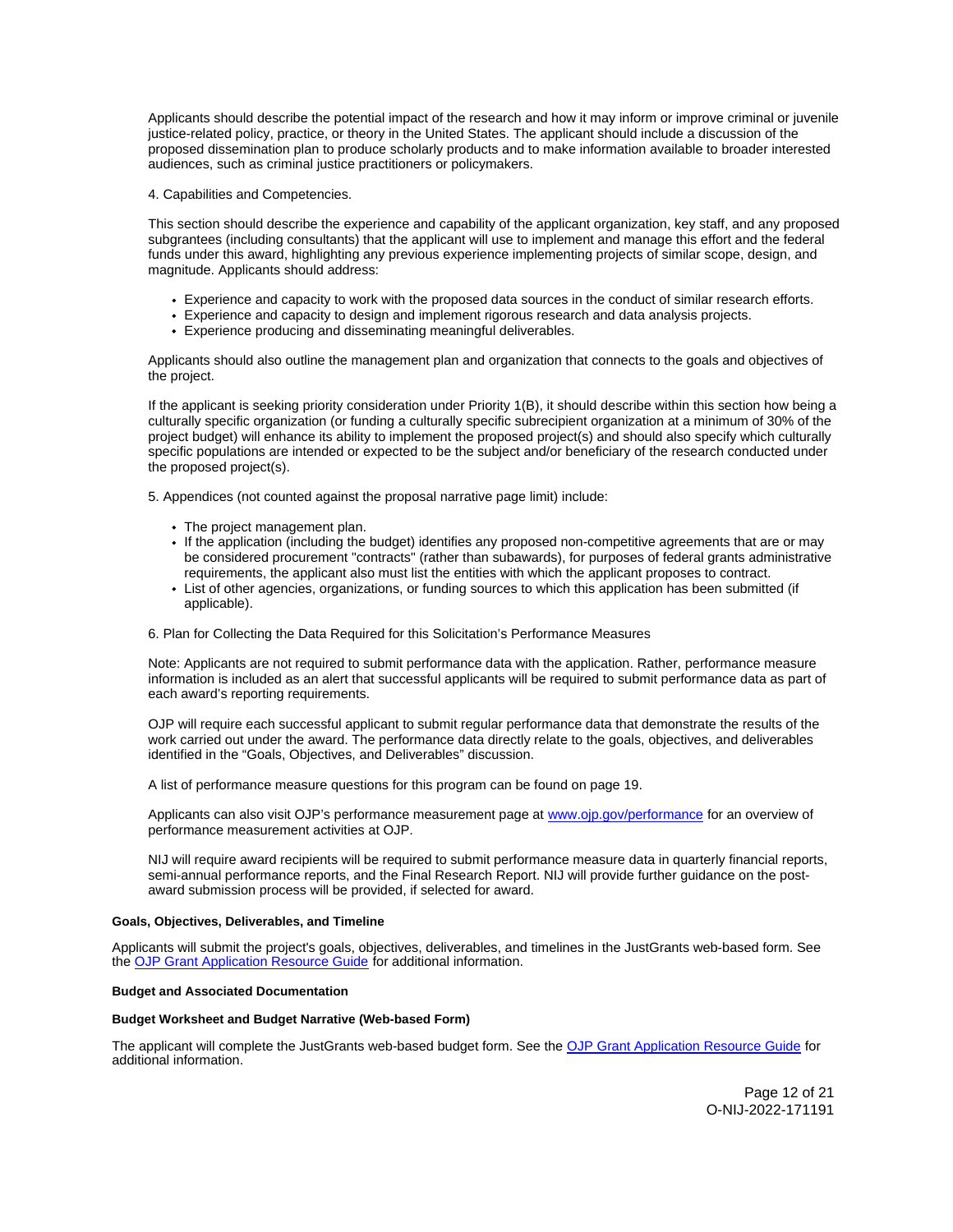<span id="page-13-0"></span>If the applicant is seeking priority consideration under Priority 1(B) based on the identification of at least one proposed subrecipient as a culturally specific organization, the proposed funding for the subrecipient in the web-based budget form **must be a minimum of 30% of award funding.** 

The budget narrative must also describe how the activities that will be funded with the (minimum) 30% of award funding provided to the subrecipient **specifically relate to the priority consideration requested under Priority 1(B)** and described in the Capabilities and Competencies section of the application.

The following paragraph (on "Cofunding") expressly modifies the "Cost Sharing or Matching Requirement" provisions in the OJP Grant Application Resource Guide. The applicant is to follow the guidance in the following paragraph instead of the guidance stated under the "Cost Sharing or Matching Requirement" heading in the OJP Grant Application Resource Guide.

**Cofunding:** An award made by NIJ under this solicitation may account for up to 100 percent of the total cost of the project. The application should indicate whether it is feasible for the applicant to contribute cash, facilities, or services as non-federal support for the project. The application should identify generally any such contributions that the applicant expects to make and the proposed budget should indicate in detail which items, if any, will be supported with non-federal contributions.

For additional match information, see the "Cost Sharing or Match Requirement" section under Federal Award Information.

If a successful application proposes a voluntary match amount, and OJP approves the budget, the total match amount incorporated into the approved budget becomes mandatory and subject to audit.

## **Indirect Cost Rate Agreement (if applicable)**

The applicant will submit its indirect cost rate agreement by uploading it as an attachment in JustGrants. See the OJP [Grant Application Resource Guide](https://www.ojp.gov/funding/apply/ojp-grant-application-resource-guide#indirect-cost) for additional information and the link to the questionnaire.

## **Financial Management Questionnaire (including applicant disclosure of high-risk status)**

The applicant will download the questionnaire, complete it, and submit it by uploading it as an attachment in JustGrants. See the [OJP Grant Application Resource Guide](https://www.ojp.gov/funding/apply/ojp-grant-application-resource-guide#fm-internal-controls-questionnaire) for the link to the questionnaire and additional information.

#### **Disclosure of Process Related to Executive Compensation**

This solicitation expressly modifies the OJP Grant Application Resource Guide by not incorporating its "Disclosure of Process Related to Executive Compensation" provisions. Applicants to this solicitation are not required to provide this disclosure.

#### **Additional Application Components**

Applicants will attach the additional requested documentation in JustGrants.

#### **Curriculum Vitae or Resumes**

Curriculum vitae or resume of the principal investigator and any and all co-principal investigators. In addition, curriculum vitae, resume, or biographical sketches of all other individuals (regardless of "investigator" status) who will be significantly involved in substantive aspects of the proposed project (including, for example, individuals such as statisticians used to conduct proposed data analysis).

## **Tribal Authorizing Resolution**

An application in response to this solicitation may require inclusion of tribal authorizing documentation as an attachment. If applicable, the applicant will submit the tribal authorizing documentation by uploading it as an attachment in JustGrants. See the [OJP Grant Application Resource Guide](https://www.ojp.gov/funding/apply/ojp-grant-application-resource-guide#tribal-authorizing-resolution) for information on tribal authorizing resolutions.

## **Timeline Form**

Proposed project timeline and expected milestones.

#### **Letters of Support**

Page 13 of 21 O-NIJ-2022-171191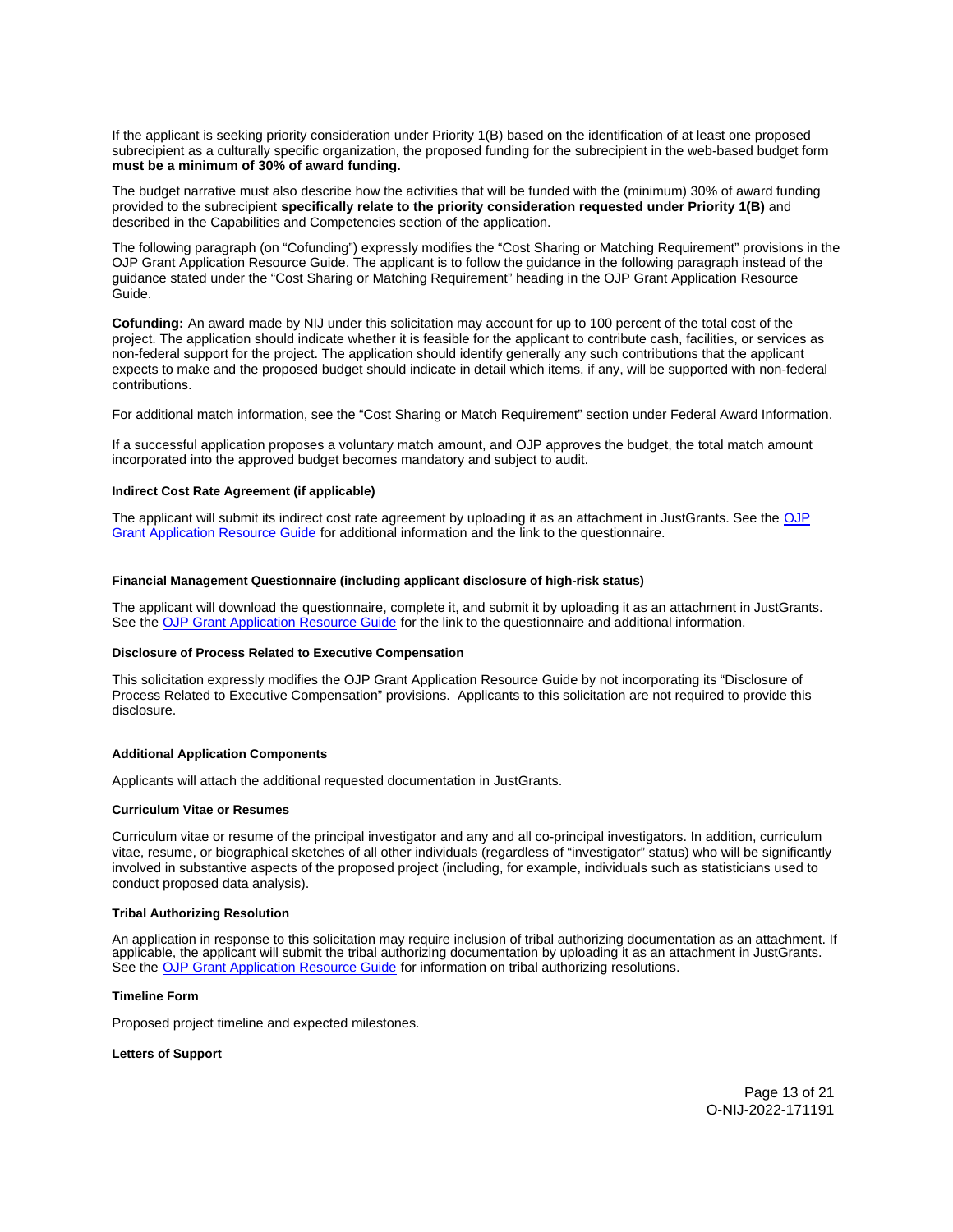<span id="page-14-0"></span>Letters of cooperation/support or administrative agreements from organizations collaborating in the project, such as law enforcement and correctional agencies (if applicable).

## **Research and Evaluation Independence and Integrity Statement**

If an application proposes research (including research and development) and/or evaluation, the applicant must demonstrate research/evaluation independence and integrity, including appropriate safeguards, before it may receive award funds. The applicant will submit documentation of its research and evaluation independence and integrity by uploading it as an attachment in JustGrants. For additional information, see the [OJP Grant Application Resource Guide.](https://www.ojp.gov/funding/apply/ojp-grant-application-resource-guide#research-evaluation)

#### **Bibliography/reference**

Provide a bibliography of any references cited in the Proposal Narrative.

#### **Any tools/instruments, questionnaires, tables/chart/graphs, or maps**

Any tools/instruments, questionnaires, tables/charts/graphs, or maps pertaining to the proposed project that are supplemental to such items included in the main body of the narrative.

## **List of Individuals in the Application**

To assist OJP in assessing actual or apparent conflicts of interest (including such conflicts on the part of prospective reviewers of the application), provide a complete list of the individuals named or otherwise identified anywhere in the application (including in the budget or in any other attachment) who will or may work (or advise or consult) on the proposed research, development, or evaluation project. Applicants should use the ["Proposed Project Staff, Affiliation, and](http://nij.ojp.gov/sites/g/files/xyckuh171/files/media/document/nij-project-staff-template.xlsx)  [Roles"](http://nij.ojp.gov/sites/g/files/xyckuh171/files/media/document/nij-project-staff-template.xlsx) form available on the NIJ webpage to prepare this list.

## **Human Subjects Protection**

Human Subjects Protection paperwork as a separate attachment (documentation and forms related to Institutional Review Board [IRB] review). See [https://nij.ojp.gov/funding/human-subjects-protection.](https://nij.ojp.gov/funding/human-subjects-protection) **Note**: Final IRB approval is not required at the time an application is submitted.

## **Privacy Certificate**

Privacy Certificate as a separate attachment (for further guidance go to [https://nij.ojp.gov/funding/confidentiality-and](https://nij.ojp.gov/funding/confidentiality-and-privacy-protections)[privacy-protections](https://nij.ojp.gov/funding/confidentiality-and-privacy-protections) and [https://nij.ojp.gov/funding/model-privacy-certificate\)](https://nij.ojp.gov/funding/model-privacy-certificate).

#### **Request to Use Incentives or Stipends**

Applicants proposing to use incentives or stipends payments as part of their research project design, must submit an incentive or stipend approval request, as a separate document, according to the requirements set forth at [https://nij.ojp.gov/funding/participant-support-costs-and-incentives-social-science-research.](https://nij.ojp.gov/funding/participant-support-costs-and-incentives-social-science-research)

## **Documentation of "New Investigator/Early Career" Status, if applicable.**

Documentation of "new investigator/early career" status, if applicable.

#### **Consortium/Contractual Arrangements**

Explain the programmatic, fiscal, and administrative arrangements to be made between the applicant organization and the consortium organization(s).

#### **Data Archiving Plan**

Applicants should anticipate that NIJ will require, through special award conditions, that data sets resulting in whole or in part from projects funded under this solicitation be submitted for archiving with the NACJD. See [https://nij.ojp.gov/funding/research-development-and-evaluation-grant-award-requirements#data.](https://nij.ojp.gov/funding/research-development-and-evaluation-grant-award-requirements#data)

Applications should include as an appendix a brief plan as a separate attachment — labeled "Data Archiving Plan" — to comply with data archiving requirements. The plan should provide brief details about proposed data management and

> Page 14 of 21 O-NIJ-2022-171191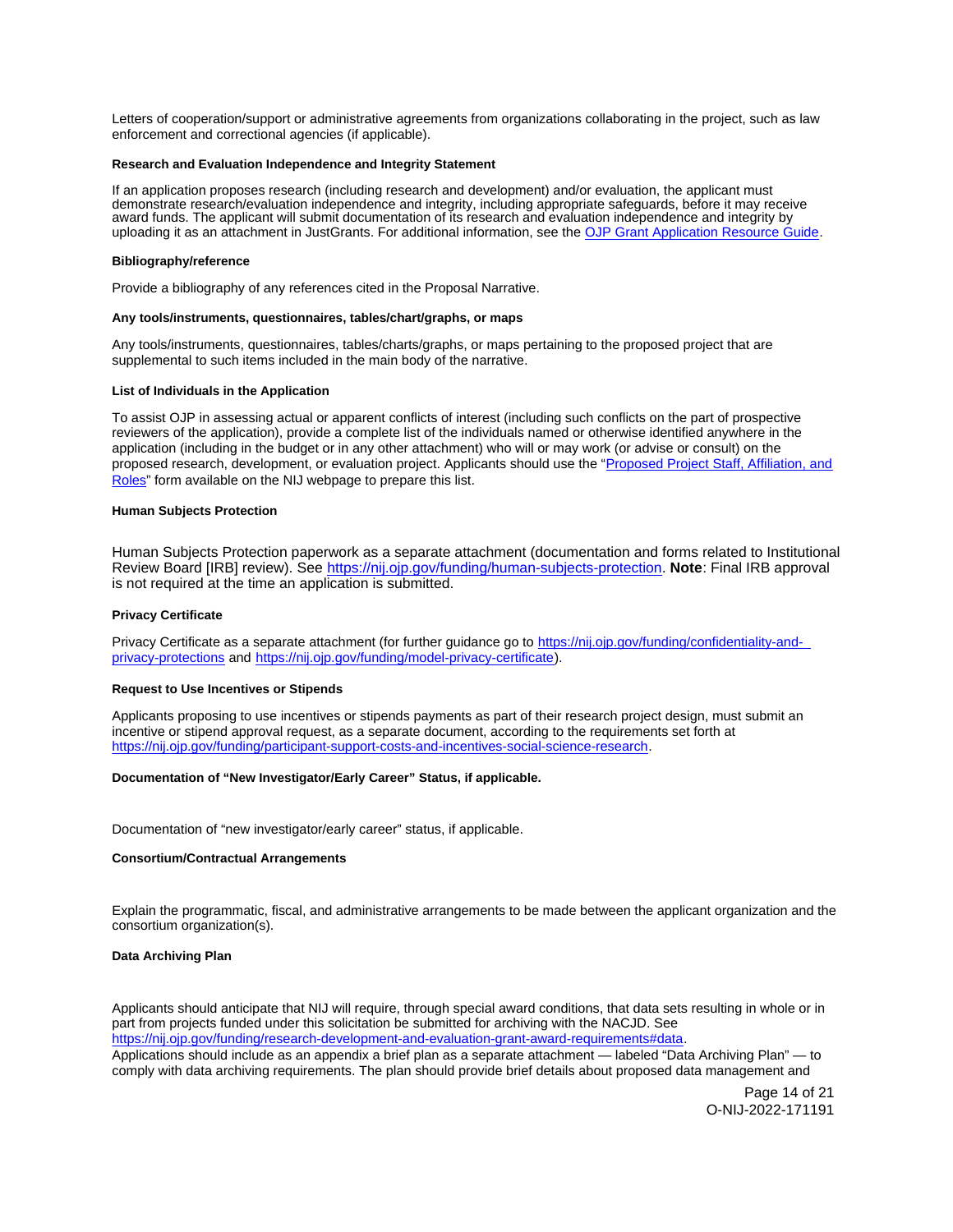<span id="page-15-0"></span>archiving, including submission to NIJ (through NACJD) of **all files and documentation** necessary to allow for future efforts by others to reproduce the project's findings and/or to extend the scientific value of the data set through secondary analysis. Pertinent files and documentation include, among other things, qualitative and quantitative data produced, instrumentation and data collection forms, codebook(s), any specialized programming code necessary to reproduce all constructed measures and the original data analysis, description of necessary de-identification procedures, and (when required) a copy of the privacy certificate and informed consent protocols.

The plan should be one or two pages in length and include the level of effort associated with meeting archiving requirements.

Note that recipients are strongly encouraged to submit required data sets at least 90 days before the end of the period of performance.

## **Disclosures and Assurances**

The applicant will address the following disclosures and assurances.

## **Disclosure of Lobbying Activities**

Complete and submit the SF-LLL in [Grants.gov](https://Grants.gov). See the [OJP Grant Application Resource Guide](https://www.ojp.gov/funding/apply/ojp-grant-application-resource-guide#disclosure-lobby) for additional information.

## **DOJ Certified Standard Assurances**

Review and accept the DOJ Certified Standard Assurances in JustGrants. See the [OJP Grant Application Resource Guide](https://www.ojp.gov/funding/apply/ojp-grant-application-resource-guide#administrative)  for additional information.

## **Applicant Disclosure of Duplication in Cost Items**

Complete the JustGrants web-based Applicant Disclosure of Duplication in Cost Items form. See the [OJP Grant](https://www.ojp.gov/funding/apply/ojp-grant-application-resource-guide#applicant-disclosure-pending-applications)  [Application Resource Guide](https://www.ojp.gov/funding/apply/ojp-grant-application-resource-guide#applicant-disclosure-pending-applications) for additional information.

## **DOJ Certifications Regarding Lobbying; Debarment, Suspension and Other Responsibility Matters; and Drug-Free Workplace Requirements**

Applicants will review and accept the DOJ Certifications Regarding Lobbying; Debarment, Suspension and Other Responsibility Matters; Drug-Free Workplace Requirements; Law Enforcement and Community Policing. See [OJP Grant](https://www.ojp.gov/funding/apply/ojp-grant-application-resource-guide)  [Application Resource Guide](https://www.ojp.gov/funding/apply/ojp-grant-application-resource-guide) for additional information.

## **Applicant Disclosure and Justification – DOJ High Risk Grantees (if applicable)**

If applicable, submit the DOJ High Risk Disclosure and Justification as an attachment in JustGrants. A DOJ High Risk Grantee is an award recipient that has received a DOJ High Risk designation based on a documented history of unsatisfactory performance, financial instability, management system or other internal control deficiencies, or noncompliance with award terms and conditions on prior awards, or that is otherwise not responsible. See the [OJP Grant](https://www.ojp.gov/funding/apply/ojp-grant-application-resource-guide)  [Application Resource Guide](https://www.ojp.gov/funding/apply/ojp-grant-application-resource-guide) for additional information.

#### **How to Apply**

Step 1: The applicant will submit the **SF-424** and **SF-LLL** in [Grants.gov](https://Grants.gov) at <https://www.grants.gov/web/grants/register.html> .

Step 2: The applicant will then submit the **full application,** including attachments, in JustGrants in [JustGrants.usdoj.gov.](https://justicegrants.usdoj.gov/)

For additional information, see the "How to Apply" section in the [OJP Grant Application Resource Guide](https://www.ojp.gov/funding/apply/ojp-grant-application-resource-guide#apply) and the [DOJ](https://justicegrants.usdoj.gov/sites/g/files/xyckuh296/files/media/document/appln-submission-checklist.pdf)  [Application Submission Checklist.](https://justicegrants.usdoj.gov/sites/g/files/xyckuh296/files/media/document/appln-submission-checklist.pdf)

#### **Submission Dates and Time**

The **SF-424 and the SF-LLL** must be submitted in [Grants.gov](https://Grants.gov) by 11:59 p.m. eastern time on April 25, 2022.

The **full application** must be submitted in JustGrants by 8:59 p.m. eastern time on May 9, 2022.

OJP urges applicants to submit their [Grants.gov](https://Grants.gov) and JustGrants submissions prior to the due dates to allow sufficient time to correct errors and resubmit by the submission deadlines if a rejection notification is received. To be considered timely, the **full application** must be submitted in JustGrants by the JustGrants application deadline.

> Page 15 of 21 O-NIJ-2022-171191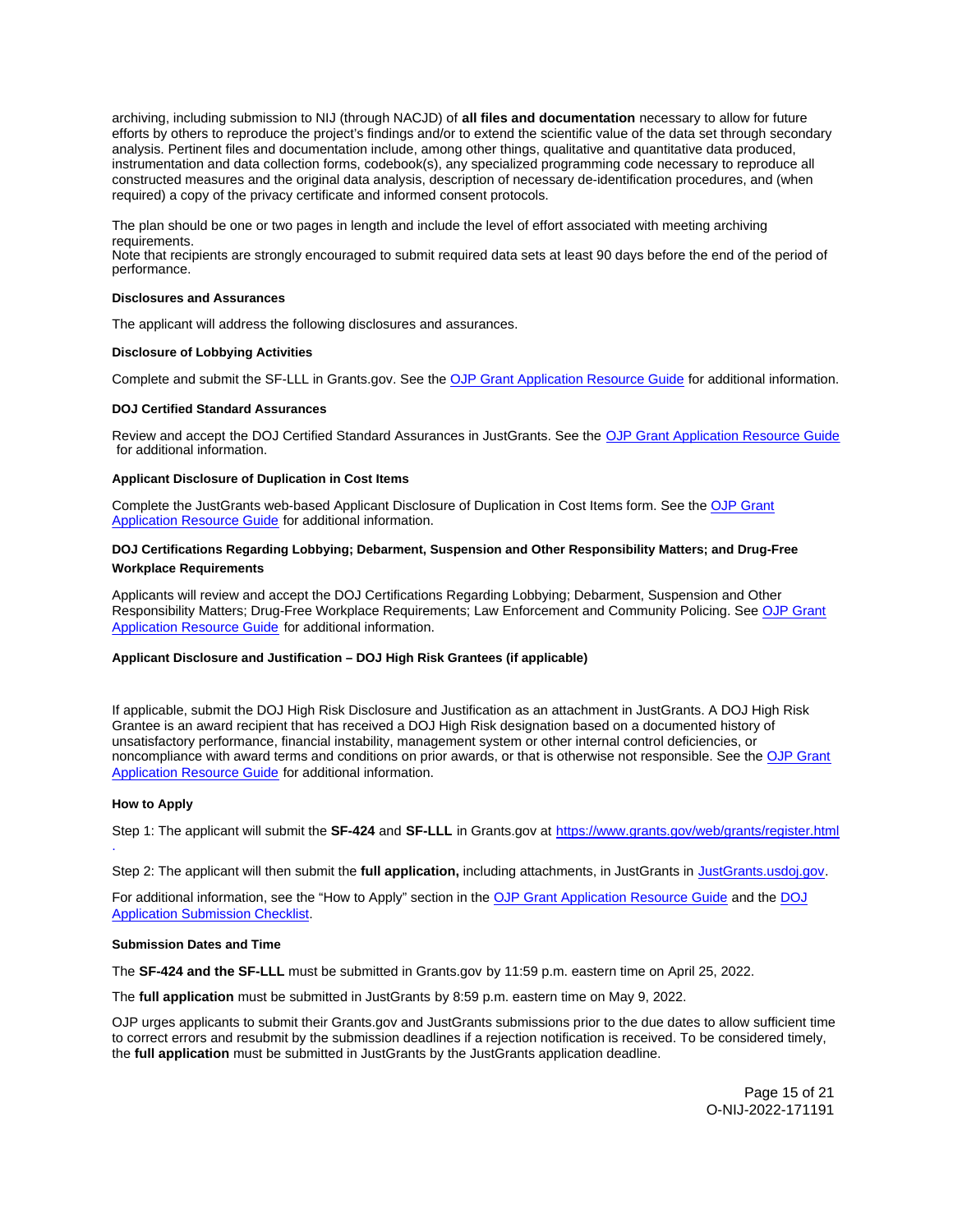## <span id="page-16-0"></span>**Experiencing Unforeseen Technical Issues**

An applicant that experiences unforeseen SAM.gov, [Grants.gov](https://Grants.gov), or JustGrants technical issues beyond its control that prevent application submission by the deadline, must demonstrate all efforts in requesting technical support in order to submit an application by the deadline. Technical support is available via phone and email to the applicable SAM.gov, [Grants.gov](https://Grants.gov), or JustGrants support centers or service desks in which an applicant received a ticket number for resolution. If an applicant misses a deadline due to unforeseen technical difficulties, the applicant may request a waiver to submit an application after the deadline. Note: If an applicant does not submit all the required [Grants.gov](https://Grants.gov) forms by the [Grants.gov](https://Grants.gov) deadline, the applicant will not be able to proceed to the JustGrants portion of the application process.

An applicant experiencing technical difficulties with the following systems must contact the associated support desk indicated below to report the technical issue and receive a tracking number:

- [Grants.gov](https://Grants.gov)  contact the [Grants.gov Customer Support Hotline](https://www.grants.gov/web/grants/support.html)
- SAM.gov contact the [SAM Help Desk \(Federal Service Desk\)](https://www.fsd.gov/gsafsd_sp)
- JustGrants contact the JustGrants Support Desk at [JustGrants.Support@usdoj.gov](mailto:JustGrants.Support@usdoj.gov) or 833–872–5175

An applicant requesting a waiver to submit a late application must document their request for technical assistance in an email to the OJP Response Center at [grants@ncjrs.gov](file:///C:/Users/local_Yehj/INetCache/Content.Outlook/20U4XBR7/grants@ncjrs.gov) **within 24 hours after the application deadline** to request approval to submit its application after the deadline. If an applicant has technical issues with [Grants.gov,](https://Grants.gov) the applicant must contact OJP Response Center within 24 hours of the [Grants.gov](https://Grants.gov) deadline to request approval to submit after the deadline. However, waiver requests will not be reviewed until after the JustGrants deadline to allow time for all waivers to be submitted. Waiver requests to submit after the submission deadline must:

- Describe the technical difficulties experienced;
- Include a timeline of the applicant's submission efforts (e.g., what date and time did the error occur, what date and time was action taken to resolve the issue and resubmit; and what date and time did support representatives respond)
- Include an attachment(s) of the complete grant application and all required documentation and material; and
- Include the applicant's DUNS number (or Unique Entity Identifier if applying after April 4, 2022), any applicable SAM.gov tracking number(s), [Grants.gov](https://Grants.gov) Help Desk, and JustGrants Support Desk Ticket Numbers.

OJP will review each request for late submission and required supporting documentation and notify the applicant whether the request has been approved or denied. For more details on the waiver process, OJP encourages applicants to review the "Experiencing Unforeseen Technical Issues" section in the [OJP Grant Application Resource Guide](https://www.ojp.gov/funding/apply/ojp-grant-application-resource-guide#experiencing-unforeseen-technical-issues).

## **Application Review Information**

#### **Review Criteria**

#### **Merit Review Criteria**

Applications that meet the basic minimum requirements will be evaluated by peer reviewers on how the proposed project/program addresses the following criteria:

1. Statement of the Problem (understanding of the problem) (10%)

- Demonstrated understanding of the problem.
- Demonstrated importance of research questions, goals and objectives, including alignment with the aims of the solicitation.
- Demonstrated awareness of the state of current research.

2. Project Design and Implementation (quality and technical merit) (50%).

- Feasibility of proposed project.
- Soundness of methods and analytic and technical approach to addressing the stated aim(s) of the proposed project.
- Awareness of potential pitfalls of proposed project design and feasibility of proposed actions to minimize and/or mitigate them.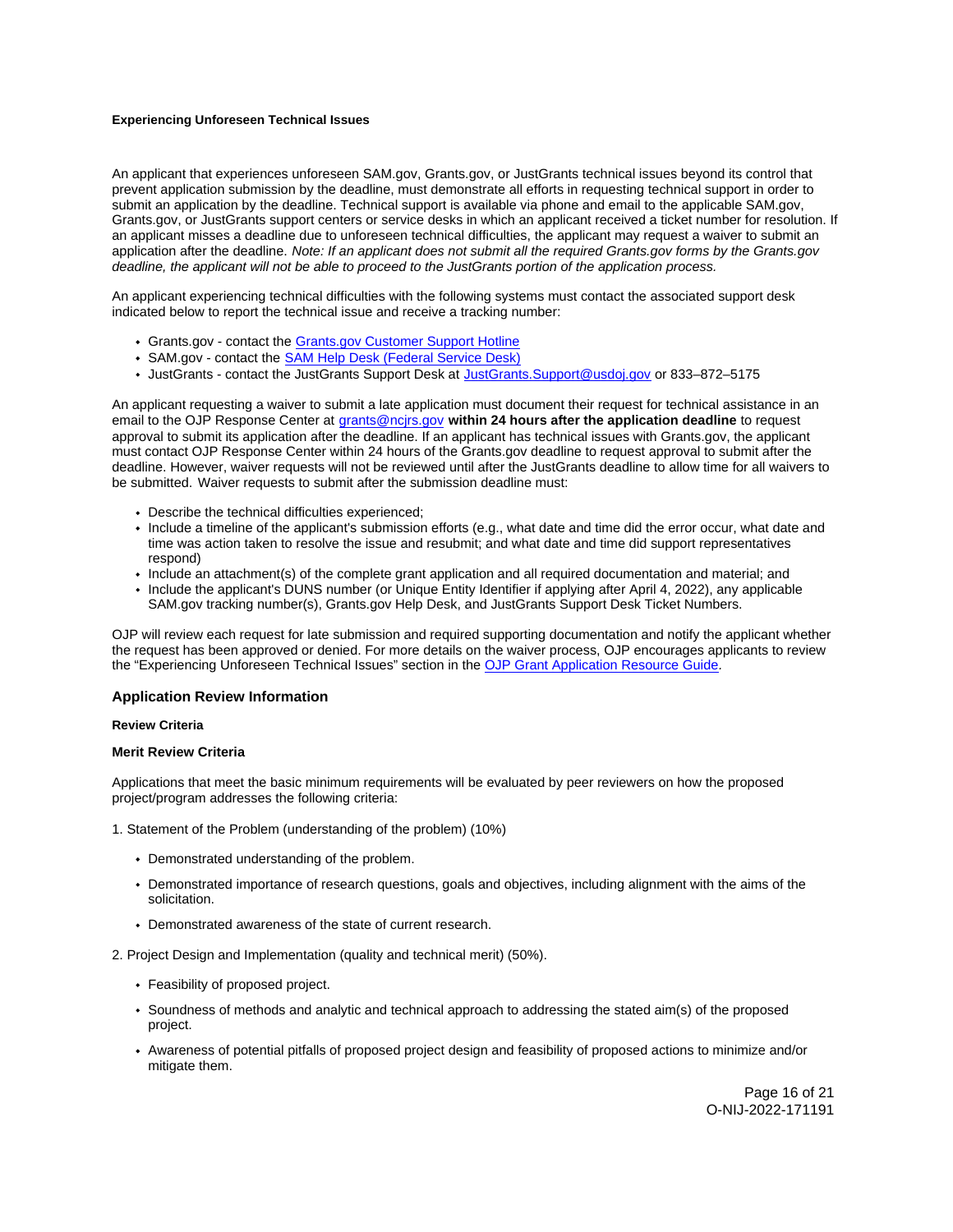<span id="page-17-0"></span>Feasibility of completing the deliverables noted in the solicitation.

3. Capabilities and Competencies (capabilities, demonstrated productivity, and experience of the applicant organization and proposed project staff) (15%)

- Qualifications and experience of proposed project staff (that is, the principal investigator, any and all co-principal investigators, and all other individuals (and organizations) identified in the application (regardless of "investigator" status) who will be significantly involved in substantive aspects of the proposed project).
- Demonstrated ability of the applicant organization to implement the proposed strategies and manage the effort.
- Relationship between the capabilities/competencies of the proposed project staff (including the applicant organization) and the scope and strategies of the proposed project.

## 4. Potential Impact (25%)

- Potential for a significant scientific or technical advance(s) that will improve criminal/juvenile justice in the United States.
- Potential for significantly improved understanding of the stated criminal/juvenile justice problem.
- Potential for innovative solution to address (all or a significant part of) the stated criminal/juvenile justice problem.
- Strength and feasibility of the proposed dissemination plan to produce scholarly products (such as published, peerreviewed, scientific journal articles, book chapter(s) or book(s) in the academic press, technological prototypes, patented inventions, databases, standards or similar scientific products) as well as make summary information available to broader interested audiences, such as criminal justice practitioners or policymakers.

## 5. Budget (0%)

In addition, peer reviewers will consider and may comment on the following additional items in the context of scientific and technical merit.

- Alignment of the proposed budget with proposed project activities.
- Total cost of the project relative to the perceived benefit (cost effectiveness).
- Appropriateness of the budget relative to the level of effort.
- Use of existing resources to conserve costs.

#### **Other Review Criteria**

Other important considerations for NIJ include geographic diversity, strategic priorities (specifically including, but not limited to, those mentioned above relating to priority areas), available funding, past performance, and the extent to which the Budget Worksheet and Budget Narrative (Web-based form) accurately explain project costs that are reasonable, necessary, and otherwise allowable under federal law and applicable federal cost principles.

## **Review Process**

Applications submitted under this solicitation that meet basic minimum requirements, will be evaluated for technical merit by a peer review panel(s) in accordance with OJP peer review policy and procedures using the stated review criteria listed above.

OJP screens applications to ensure they meet the basic minimum requirements prior to conducting the peer review. Although specific requirements may vary, the following are common requirements applicable to all OJP solicitations:

- The application must be submitted by an eligible type of applicant.
- The application must request funding within programmatic funding constraints (if applicable).
- The application must be responsive to the scope of the solicitation.
- The application must include all items necessary to meet the basic minimum requirements.

The application, if submitted by an applicant that is a DOJ High Risk Grantee, or is designated "high risk" by a federal grant-making agency outside of DOJ, must not have been determined by the NIJ Director to pose a substantial risk of program implementation failure, based on 1) the applicant's lack of sufficient progress in

> Page 17 of 21 O-NIJ-2022-171191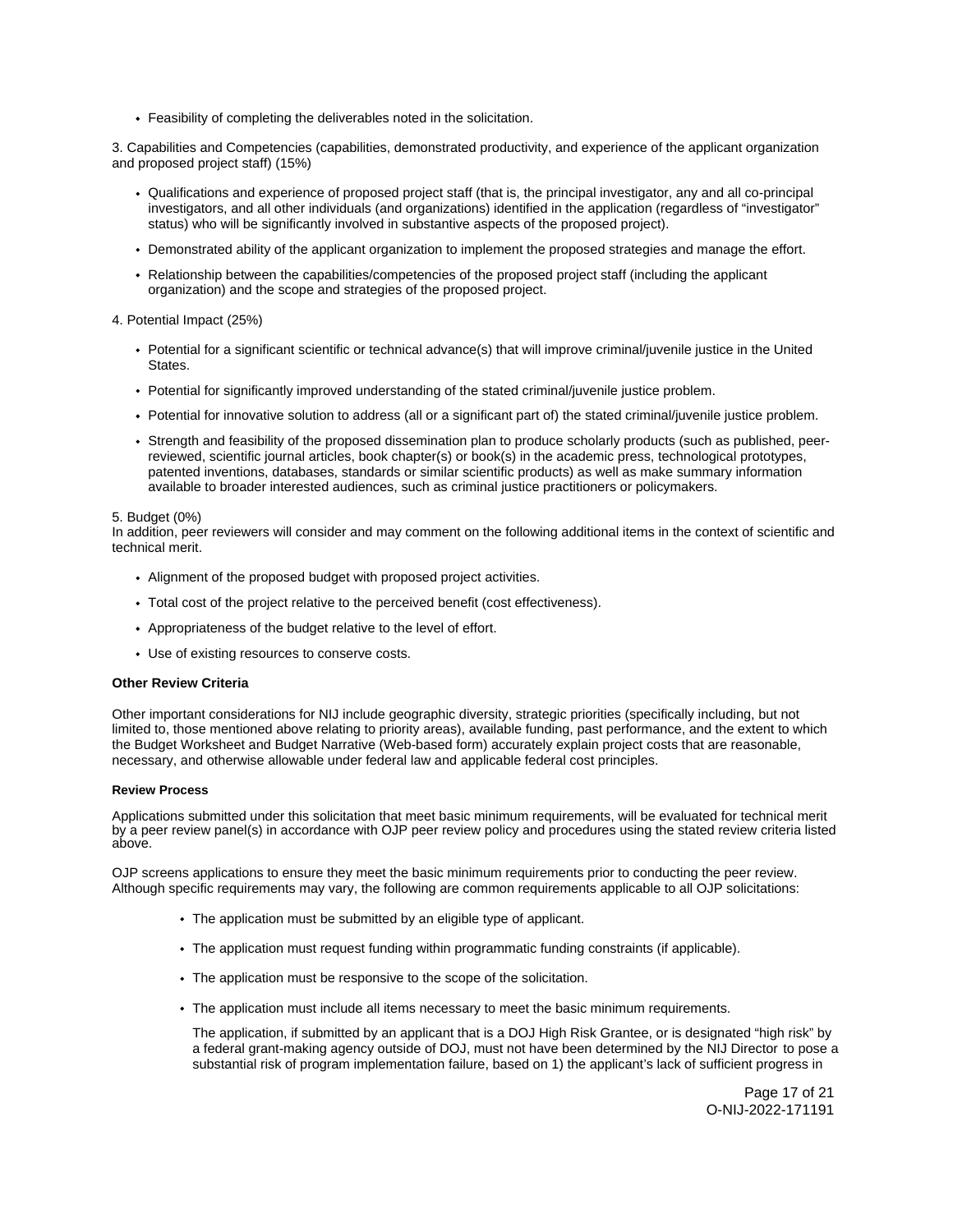addressing required corrective actions necessary for removal of the DOJ High Risk Grantee (or non-DOJ high risk) designation, 2) the nature and severity of the issues leading to or accompanying the DOJ High Risk Grantee (or non-DOJ high risk) designation, and/or 3) the applicant's expected ability to manage grant funds and achieve grant goals and objectives.

<span id="page-18-0"></span>Pursuant to the Part 200 Uniform Requirements, before award decisions are made, OJP also reviews information related to the degree of risk posed by the applicant. Among other things to help assess whether an applicant with one or more prior federal awards has a satisfactory record with respect to performance, integrity, and business ethics, OJP checks whether the applicant is listed in SAM as excluded from receiving a federal award.

In addition, if OJP anticipates that an award will exceed \$250,000 in federal funds, OJP also must review and consider any information about the applicant that appears in the non-public segment of the integrity and performance system accessible through SAM (currently, the Federal Awardee Performance and Integrity Information System, FAPIIS).

**Important note on FAPIIS:** An applicant may review and comment on any information about itself that currently appears in FAPIIS and was entered by a federal awarding agency. OJP will consider such comments by the applicant, in addition to the other information in FAPIIS, in its assessment of the risk posed by the applicant.

All final award decisions will be made by Director of the National Institute of Justice, who may consider not only peer review ratings and NIJ recommendations, but also other factors as indicated in this section.

## **Federal Award Administration Information**

#### **Federal Award Notices**

See the [OJP Grant Application Resource Guide](https://www.ojp.gov/funding/apply/ojp-grant-application-resource-guide#federal-award-notices) for information on award notifications and instructions.

#### **Administrative, National Policy, and Other Legal Requirements**

If selected for funding, in addition to implementing the funded project consistent with the OJP-approved application, the recipient must comply with all award conditions and all applicable requirements of federal statutes and regulations, including the applicable requirements referred to in the assurances and certifications executed in connection with award acceptance. For additional information on these legal requirements, see the "Administrative, National Policy, and Other Legal Requirements" section in the [OJP Grant Application Resource Guide.](https://www.ojp.gov/funding/apply/ojp-grant-application-resource-guide#administrative)

#### **Information Technology (IT) Security Clauses**

An application in response to this solicitation may require inclusion of information related to information technology security. See the [OJP Grant Application Resource Guide](https://www.ojp.gov/funding/apply/ojp-grant-application-resource-guide#information-technology) for information on information technology security.

## **General Information about Post-Federal Award Reporting Requirements**

In addition to the deliverables described in the "Program Description" section, all award recipients under this solicitation will be required to submit certain reports and data.

Required reports. Award recipients typically must submit quarterly financial reports, semi-annual performance reports, final financial and performance reports, final research reports, and, if applicable, an annual audit report in accordance with the Part 200 Uniform Requirements or specific award conditions. Future awards and fund drawdowns may be withheld if reports are delinquent. (In appropriate cases, OJP may require additional reports.)

See the [OJP Grant Application Resource Guide](https://www.ojp.gov/funding/apply/ojp-grant-application-resource-guide#general-information) for additional information on specific post-award reporting requirements, including performance measure data.

## **Federal Awarding Agency Contact(s)**

For OJP contact(s), see the solicitation cover page.

For contact information for [Grants.gov](https://Grants.gov), see page 2.

For contact information for JustGrants, see page 2.

## **Other Information**

**Freedom of Information and Privacy Act (5 U.S.C. 552 and 5 U.S.C. 552a)**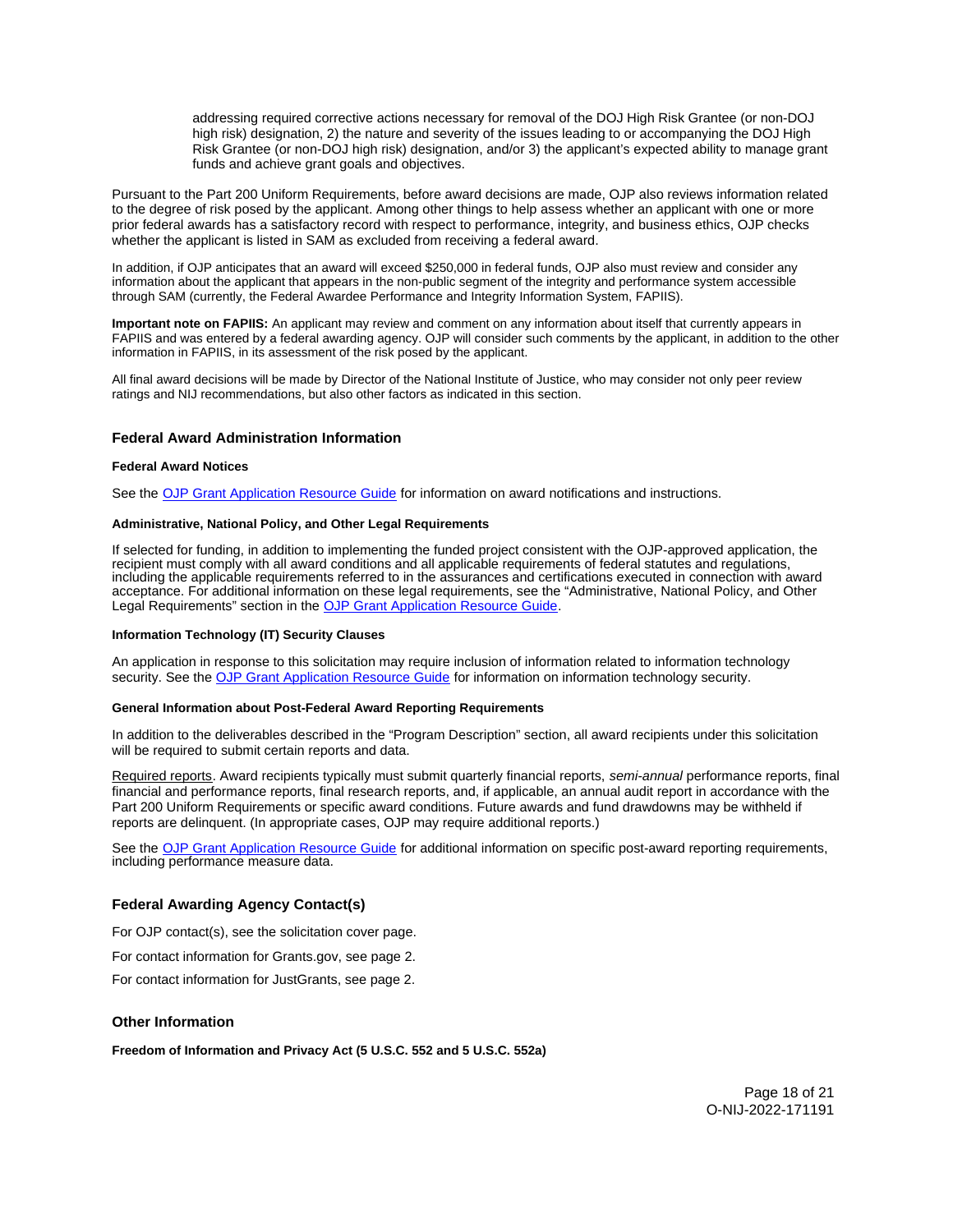<span id="page-19-0"></span>See the [OJP Grant Application Resource Guide](https://www.ojp.gov/funding/apply/ojp-grant-application-resource-guide#foia) for information on the Freedom of Information and Privacy Act (5 U.S.C. 552 and 5 U.S.C. 552a).

## **Provide Feedback to OJP**

See the [OJP Grant Application Resource Guide](https://www.ojp.gov/funding/apply/ojp-grant-application-resource-guide#feedback) for information on how to provide feedback to OJP.

## **Performance Measures**

| <b>Objective</b>                                                                                                                                        | <b>Performance Measure(s)</b>                                                                                                                                                                                                                                                                                                                                                                                                                                                                                                                                                                                                                                                                                                                                                                                                                                                          | <b>Data Recipient Provides</b>                                                                                                                                                                                                                                                                                                                                                                                                                                                                      |
|---------------------------------------------------------------------------------------------------------------------------------------------------------|----------------------------------------------------------------------------------------------------------------------------------------------------------------------------------------------------------------------------------------------------------------------------------------------------------------------------------------------------------------------------------------------------------------------------------------------------------------------------------------------------------------------------------------------------------------------------------------------------------------------------------------------------------------------------------------------------------------------------------------------------------------------------------------------------------------------------------------------------------------------------------------|-----------------------------------------------------------------------------------------------------------------------------------------------------------------------------------------------------------------------------------------------------------------------------------------------------------------------------------------------------------------------------------------------------------------------------------------------------------------------------------------------------|
| Conduct research in social and<br>behavioral sciences having clear<br>implications for criminal justice<br>policy and practice in the United<br>States. | 1. Relevance to the needs of the field as<br>measured by whether the project's<br>substantive scope did not deviate from the<br>funded project or any subsequent agency-<br>approved modifications to the scope.<br>2. Quality of the research as demonstrated<br>by the scholarly products that result in<br>whole or in part from work funded under the<br>NIJ award, such as published, peer-<br>reviewed, scientific journal articles, and/or<br>(as appropriate for the funded project) law<br>review journal articles, book chapter(s) or<br>book(s) in the academic press,<br>technological prototypes, patented<br>inventions, or similar scientific products.<br>3. Quality of management as measured by<br>such factors as whether significant project<br>milestones were achieved, reporting and<br>other deadlines were met, and costs<br>remained within approved limits. | 1. Quarterly financial reports, semi-<br>annual and final performance<br>reports, and products of the work<br>performed under the NIJ award<br>(including, at minimum, a final<br>research report). If applicable, an<br>annual audit report.<br>2. List of citation(s) to all scholarly<br>products that resulted in whole or in<br>part from work funded under the NIJ<br>award.<br>3. If applicable, each data set that<br>resulted in whole or in part from<br>work funded under the NIJ award. |

## **Application Checklist**

## **NIJ FY22 Research and Evaluation on Hate Crimes**

This application checklist has been created as an aid in developing an application. The DOJ Application Submission [Checklist](https://justicegrants.usdoj.gov/sites/g/files/xyckuh296/files/media/document/appln-submission-checklist.pdf) is another resource.

## **What an Applicant Must Do:**

Prior to registering in [Grants.gov](https://Grants.gov):

- Confirm your Entity's [System Award Management \(SAM\)](https://sam.gov/SAM/) Registration Information (see [OJP Grant](https://www.ojp.gov/funding/apply/ojp-grant-application-resource-guide#apply)  [Application Resource Guide\)](https://www.ojp.gov/funding/apply/ojp-grant-application-resource-guide#apply)
- Acquire a SAM Unique Entity Identifier (UEI):
	- If applying before April 4, 2022, obtain or confirm your Data Universal Number System (DUNS) number at [www.dnb.com.](http://www.dnb.com)
	- On April 4, 2022, the federal government will stop using DUNS and start using the new SAM UEI .

To register in [Grants.gov](https://Grants.gov):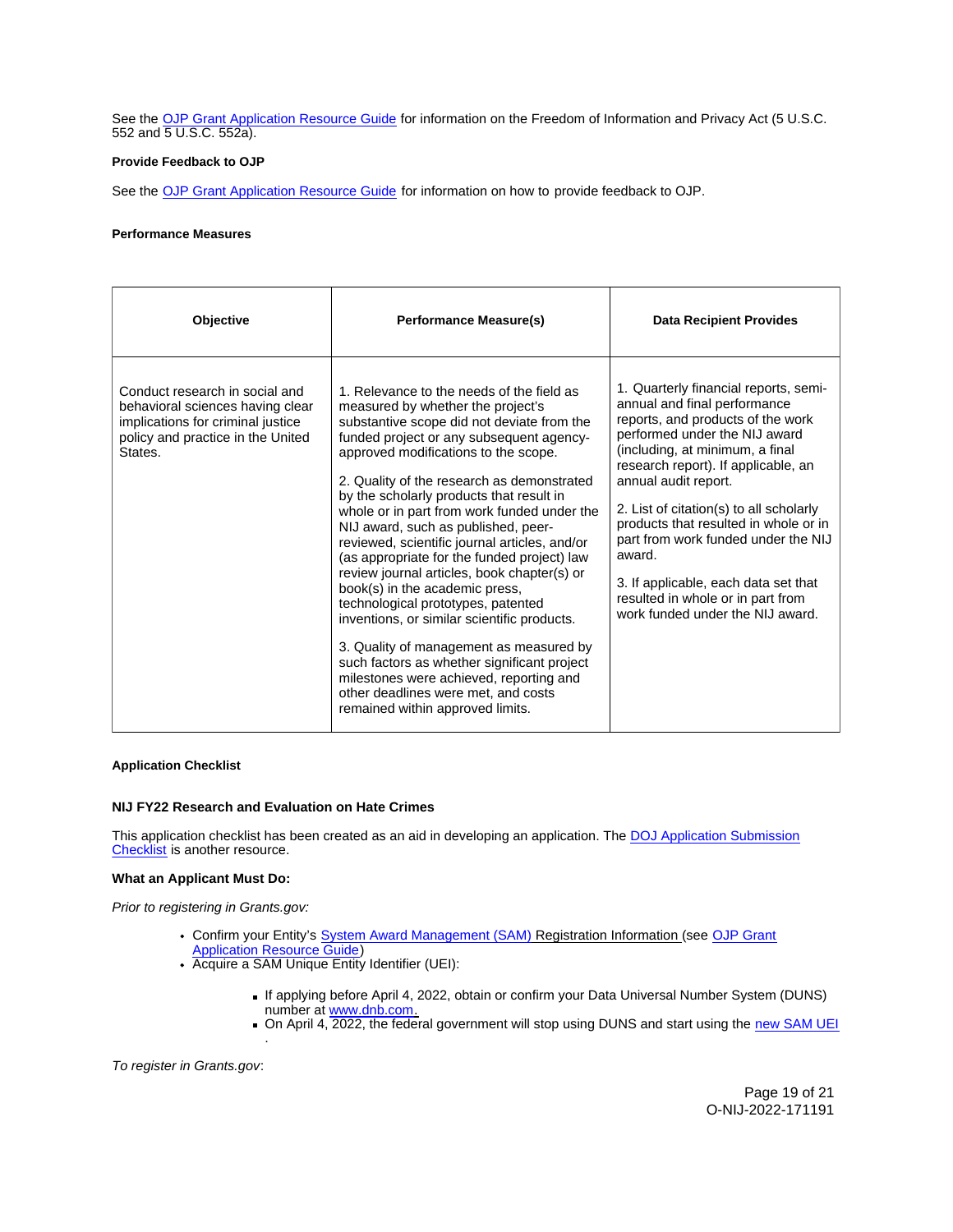Acquire an AOR and a [Grants.gov](https://Grants.gov) username and password (see [OJP Grant Application Resource Guide\)](https://www.ojp.gov/funding/apply/ojp-grant-application-resource-guide#apply) Acquire AOR confirmation from the E-Business Point of Contact (E-Biz POC) (see OJP Grant Application [Resource Guide\)](https://www.ojp.gov/funding/apply/ojp-grant-application-resource-guide#apply)

To find the funding opportunity:

- Search for the funding opportunity in [Grants.gov](https://Grants.gov) using the opportunity number, Assistance Listing or keyword(s)
- Access the funding opportunity and application package (see Step 7 in [OJP Grant Application Resource](https://www.ojp.gov/funding/apply/ojp-grant-application-resource-guide#apply)  [Guide\)](https://www.ojp.gov/funding/apply/ojp-grant-application-resource-guide#apply)
- Sign up for [Grants.gov](https://Grants.gov) email [notifications](https://www.grants.gov/web/grants/manage-subscriptions.html) (optional) (see [OJP Grant Application Resource Guide\)](https://www.ojp.gov/funding/apply/ojp-grant-application-resource-guide#apply)
- Read Important Notice: Applying for Grants in Grants.gov
- Read OJP policy and guidance on conference approval, planning, and reporting available at [ojp.gov/financialguide/DOJ/PostawardRequirements/chapter3.10a.htm](https://ojp.gov/financialguide/DOJ/PostawardRequirements/chapter3.10a.htm) (see [OJP Grant Application](https://www.ojp.gov/funding/apply/ojp-grant-application-resource-guide#prior-approval)  [Resource Guide](https://www.ojp.gov/funding/apply/ojp-grant-application-resource-guide#prior-approval)

## **Overview of Post-Award Legal Requirements:**

Review the "[Overview of Legal Requirements Generally Applicable to OJP Grants and Cooperative](https://www.ojp.gov/funding/explore/legal-overview-awards)  [Agreements - FY 2022 Awards"](https://www.ojp.gov/funding/explore/legal-overview-awards) in the [OJP Funding Resource Center.](https://www.ojp.gov/funding/explore/legal-overview-awards)

## **Review Scope Requirement:**

The federal amount requested is within the allowable limit(s) of \$3 Million.

**Review Eligibility Requirement:** See cover page.

~~~

**Prepare to submit the Application for Federal Assistance standard form (SF)-424 and Disclosure of Lobbying Activities form (SF-LLL)** 

- Review Information to complete the Application for Federal Assistance (SF-424) in [Grants.gov](https://Grants.gov)
- Complete Standard Applicant Information (SF-424 information from [Grants.gov\)](https://Grants.gov)
	- Submit the **SF-424** and **SF-LLL** in [Grants.gov](https://Grants.gov)

After the SF-424 and SF-LLL submission in [Grants.gov](https://Grants.gov), receive [Grants.gov](https://Grants.gov) email notifications that:

- 
- Submission has been received in [Grants.gov](https://Grants.gov)<br>Submission has either been succ[essfully valid](https://Grants.gov)ated or rejected with errors (see OJP Grant Application [Resource Guide\)](https://www.ojp.gov/funding/apply/ojp-grant-application-resource-guide#apply)

If no [Grants.gov](https://Grants.gov) receipt and validation, or error notifications are received:

Contact OJP Response Center regarding technical difficulties (see [OJP Grant Application Resource Guide\)](https://www.ojp.gov/funding/apply/ojp-grant-application-resource-guide#apply)

Receive email notification to complete application in JustGrants:

Proceed to complete application in JustGrants

## **Content of Application Submission: Critical Application Elements**

The following items are critical application elements required to pass the basic minimum requirements review. If OJP determines that an application does not include the following elements, it will neither proceed to peer review, nor receive further consideration.

- Proposal Narrative
- Budget Worksheet and Budget Narrative (web-based form)
- Curriculum Vitae/Resumes for Key Personnel

~~~

## **Budget and Associated Documentation:**

- Indirect Cost Rate Agreement (if applicable) (see [OJP Grant Application Resource Guide\)](https://www.ojp.gov/funding/apply/ojp-grant-application-resource-guide#indirect-cost)
- Financial Management and System of Internal Controls Questionnaire (see [OJP Grant Application Resource](https://www.ojp.gov/funding/apply/ojp-grant-application-resource-guide#fm-internal-controls-questionnaire)  [Guide\)](https://www.ojp.gov/funding/apply/ojp-grant-application-resource-guide#fm-internal-controls-questionnaire)
- Disclosure of Process related to Executive Compensation (see [OJP Grant Application Resource Guide\)](https://www.ojp.gov/funding/apply/ojp-grant-application-resource-guide#disclosure-process-executive)

## **Additional Application Components:**